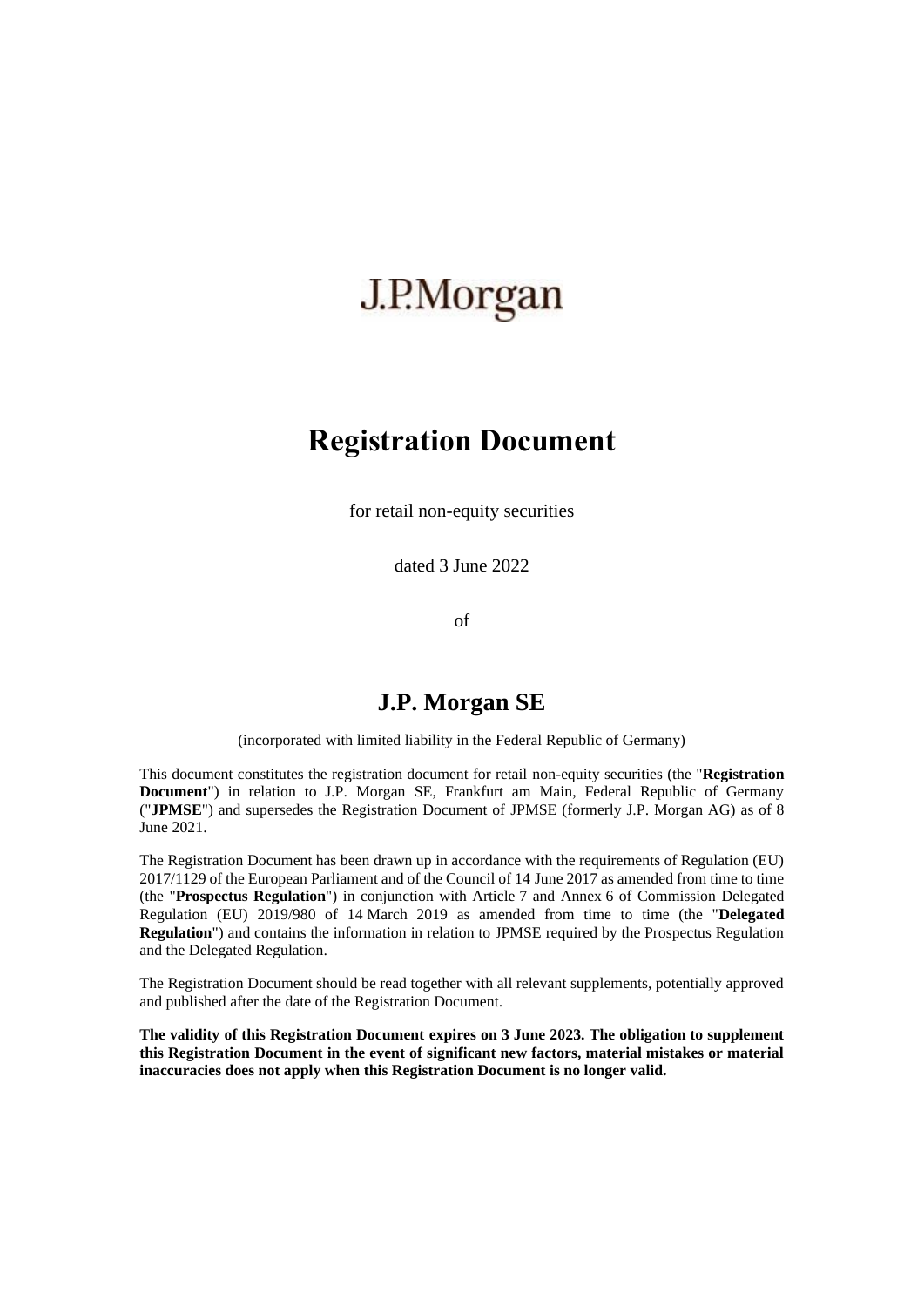## **I. TABLE OF CONTENTS**

# Page

<span id="page-1-0"></span>

| 1.                          |                                                                                          |  |
|-----------------------------|------------------------------------------------------------------------------------------|--|
| 2.                          |                                                                                          |  |
| $\mathcal{F}_{\mathcal{L}}$ |                                                                                          |  |
| 4.                          |                                                                                          |  |
| 5.                          |                                                                                          |  |
| б.                          |                                                                                          |  |
| Ш                           | GENERAL INFORMATION ON THE REGISTRATION DOCUMENT  14                                     |  |
| 1.                          | The Registration Document as a part of one or more prospectuses or base prospectuses  14 |  |
| 2.                          |                                                                                          |  |
| $\mathcal{F}_{\mathcal{L}}$ |                                                                                          |  |
| 4.                          |                                                                                          |  |
| 5                           |                                                                                          |  |
|                             |                                                                                          |  |
| $\mathbf{1}$ .              |                                                                                          |  |
| 2.                          |                                                                                          |  |
| $\mathcal{F}_{\mathcal{L}}$ |                                                                                          |  |
| 4.                          |                                                                                          |  |
| 5.                          |                                                                                          |  |
| 6.                          |                                                                                          |  |
| $7_{\cdot}$                 |                                                                                          |  |
| 8.                          |                                                                                          |  |
| 9.                          |                                                                                          |  |
| 10.                         |                                                                                          |  |
| 11.                         |                                                                                          |  |
| 12.                         |                                                                                          |  |
| 13.                         |                                                                                          |  |
|                             |                                                                                          |  |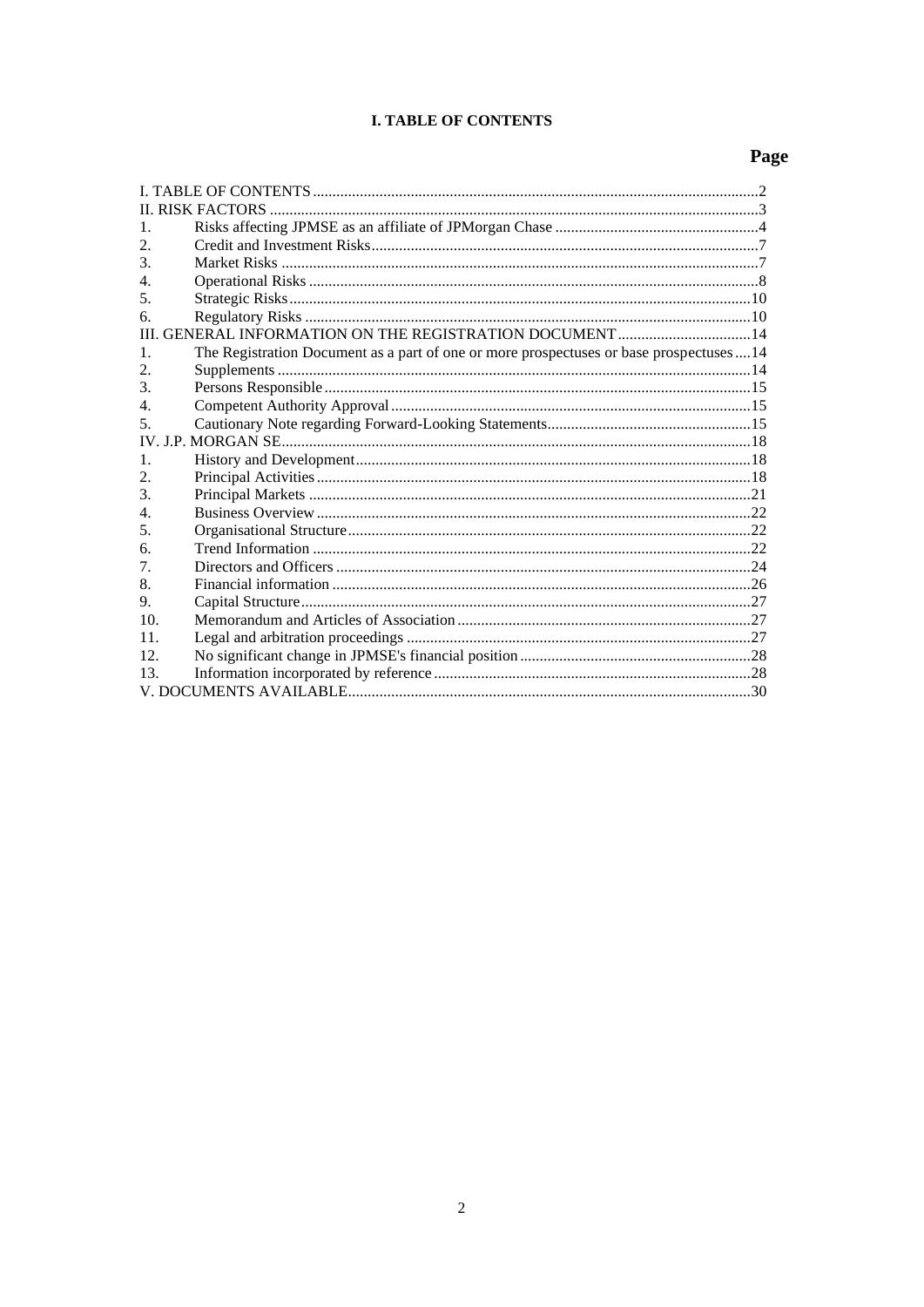## **II. RISK FACTORS**

<span id="page-2-0"></span>The risk factors listed below are divided into categories (see the table below). If more than one risk factor is included in a category, the risks in each category are classified according to their materiality. The most material risks in each category are mentioned first.

The materiality of the risk factors is based on the probability of their occurrence and the expected extent of their negative effects.

Only those risk factors are presented in the following which are specific to JPMSE and material for taking an informed investment decision. Potential investors should bear in mind that all the risks described may interact and thereby reinforce each other.

## **Investors could lose some or all of their investment.**

**Contents of the Risk Factors**

- **1. Risks affecting JPMSE as an affiliate of JPMorgan Chase**
- **2. Credit and Investment Risks**
- **3. Market Risks**
- **4. Operational Risks**
- **5. Strategic Risks**
- **6. Regulatory Risks**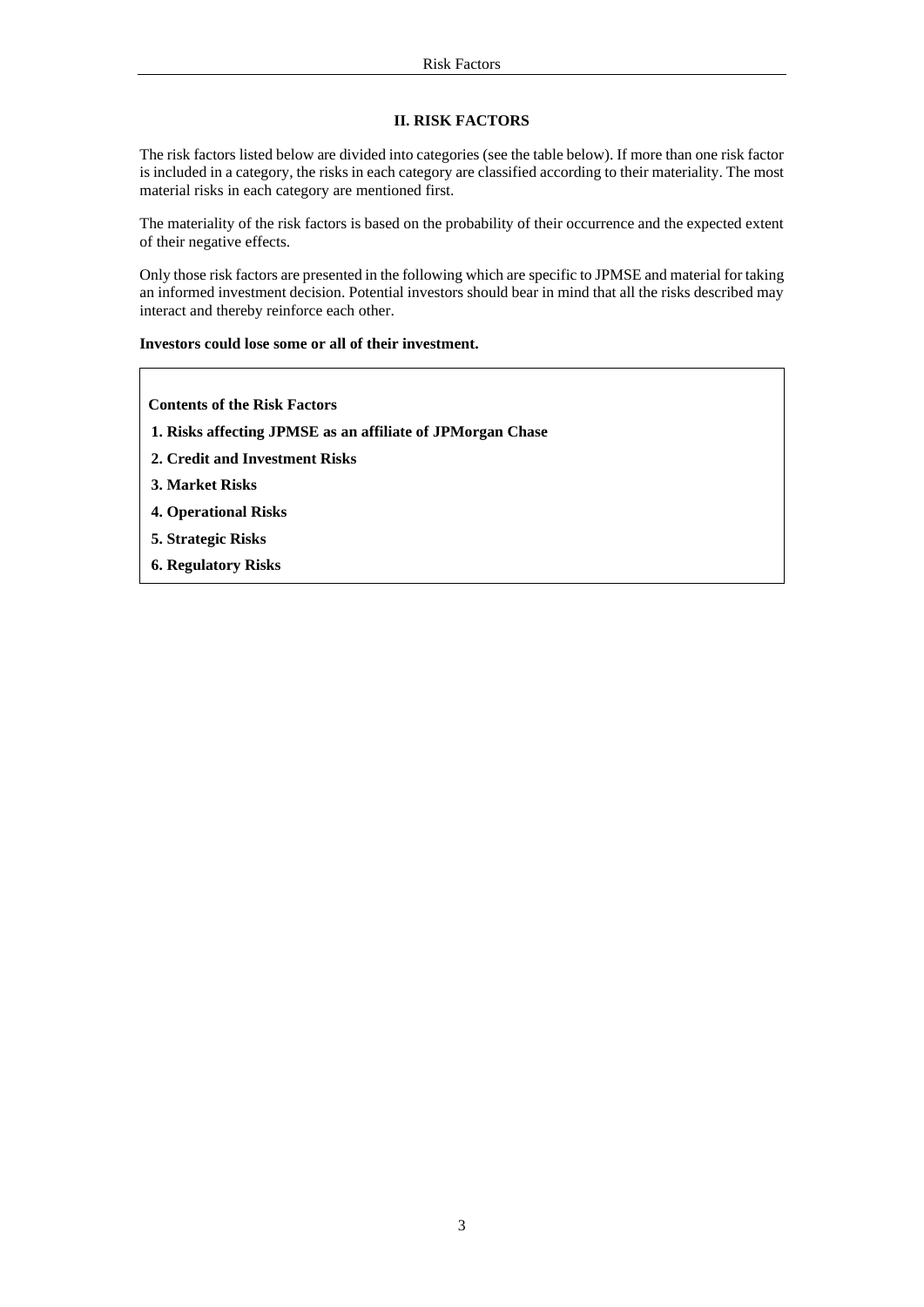## <span id="page-3-0"></span>1. **Risks affecting JPMSE as an affiliate of JPMorgan Chase**

Risks affecting JPMSE's parent company and other J.P. Morgan affiliates which may also affect JPMSE.

JPMSE is an indirect, wholly-owned subsidiary of JPMorgan Chase Bank, N.A. JPMorgan Chase Bank, N.A. is one of the principal bank subsidiaries of JPMorgan Chase & Co. (the "**holding company**" and, JPMorgan Chase & Co. together with its consolidated subsidiaries "**JPMorgan Chase**"). JPMSE may act as issuer of securities and as guarantor of securities issued by J.P. Morgan Structured Products B.V. Investors in such securities are exposed to the creditworthiness of JPMSE as issuer or guarantor of such securities (as the case may be). Risks that affect JPMorgan Chase & Co. can also affect JPMorgan Chase Bank, N.A. and its subsidiary JPMSE as there is substantial overlap in the businesses of JPMorgan Chase Bank, N.A. and JPMSE on the one hand and JPMorgan Chase & Co. on the other hand. Further, in case JPMSE acts as an issuer it may, for each issuance, enter into hedging arrangements with other J.P. Morgan affiliates, and that such arrangements will be sufficient to hedge its respective market risk for each such issuance. Accordingly, the ability of JPMSE to perform its respective obligations under the securities may be affected by any inability or failure to perform, pursuant to its respective hedging arrangements, by such other J.P. Morgan affiliate.

JPMorgan Chase is a major, global financial services group and, as such, faces a variety of risks that are substantial and inherent in its businesses, and which may affect JPMSE's ability to fulfil its respective payment, delivery or other obligations under the securities issued or guaranteed by it.

These risks in relation to JPMorgan Chase are set out in more detail in the registration document of J.P. Morgan Structured Products B.V. dated 20 April 2022 which has been approved by the Commission de Surveillance de Secteur Finance in Luxembourg (the "**JPMSP Registration Document**"). The information contained in subsections 1. to 5. in the section "Risk Factors" at pages 5 to 40 of the JPMSP Registration Document are hereby incorporated by reference into this Registration Document. The risks affecting JPMorgan Chase include:

Regulatory, Legal and Reputation Risks

- JPMorgan Chase's businesses are highly regulated, and the laws, rules and regulations that apply to JPMorgan Chase have a significant impact on its business and operations.
- Differences in financial services regulation can be disadvantageous for JPMorgan Chase's businesses.
- Resolving regulatory investigations can subject JPMorgan Chase to significant penalties and collateral consequences, and could result in higher compliance costs or restrictions on its operations.
- JPMorgan Chase can face greater risks of non-compliance and incur higher operational and compliance costs under laws, rules and regulations relating to anti-money laundering, economic sanctions, embargo programs and anti-corruption.
- JPMorgan Chase's operations and financial results can be negatively impacted in countries with less predictable legal and regulatory frameworks.
- Requirements for the orderly resolution of JPMorgan Chase could result in JPMorgan Chase having to restructure or reorganise its businesses and could increase its funding or operational costs or curtail its businesses.
- Holders of JPMorgan Chase  $\&$  Co.'s debt and equity securities will absorb losses if it were to enter into a resolution.
- JPMorgan Chase faces significant legal risks from litigation and formal and informal regulatory and government investigations.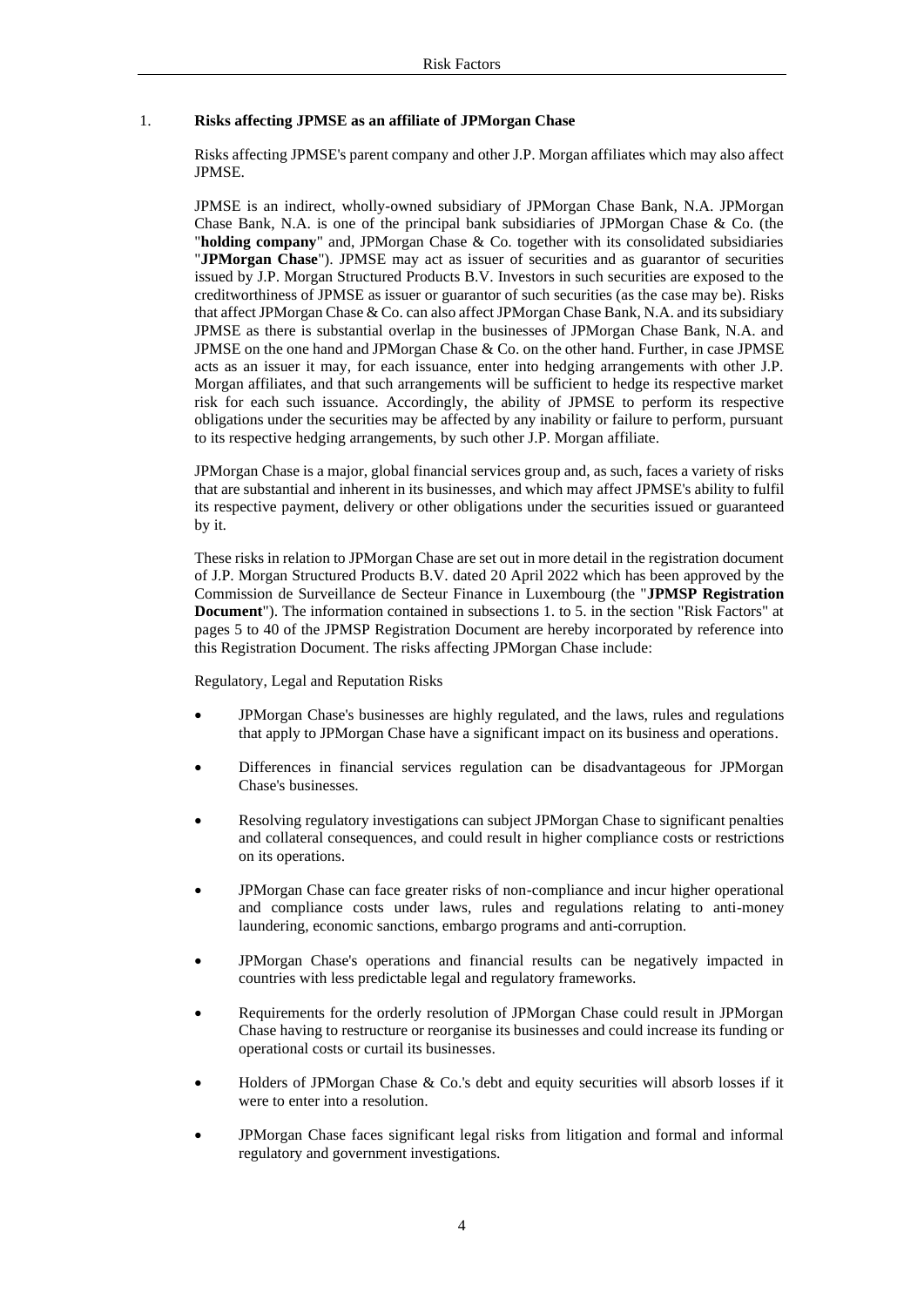• Damage to JPMorgan Chase's reputation could harm its businesses.

Political and Country Risks

- Economic uncertainty or instability caused by political developments can negatively impact JPMorgan Chase's businesses.
- An outbreak or escalation of hostilities between countries or within a country or region could have a material adverse effect on the global economy and on JPMorgan Chase's businesses within the affected region or globally.
- JPMorgan Chase's business and operations in certain countries can be adversely affected by local economic, political, regulatory and social factors.

Market and Credit Risks

- Economic and market events and conditions can materially affect JPMorgan Chase's businesses and investment and market-making positions.
- JPMorgan Chase's consumer businesses can be negatively affected by adverse economic conditions and governmental policies.
- Unfavourable market and economic conditions can have an adverse effect on JPMorgan Chase's wholesale businesses.
- Changes in interest rates and credit spreads can adversely affect certain of JPMorgan Chase's revenue and income streams related to its traditional banking and funding activities.
- JPMorgan Chase's results may be materially affected by market fluctuations and significant changes in the value of financial instruments.
- Ongoing effects of the COVID-19 pandemic could harm the global economy and negatively affect JPMorgan Chase's businesses.
- JPMorgan Chase can be negatively affected by adverse changes in the financial condition of clients, counterparties, custodians and CCPs.
- JPMorgan Chase may suffer losses if the value of collateral declines in stressed market conditions.
- JPMorgan Chase could incur significant losses arising from concentrations of credit and market risk.

Liquidity and Capital Risks

- JPMorgan Chase's ability to operate its businesses could be impaired if its liquidity is constrained.
- JPMorgan Chase  $\&$  Co. is a holding company and depends on the cash flows of its subsidiaries to make payments on its outstanding securities.
- Reductions in JPMorgan Chase's credit ratings may adversely affect its liquidity and cost of funding.
- The reform and replacement of benchmark rates could adversely affect financial instruments issued, funded, serviced or held by JPMorgan Chase and expose it to litigation and other disputes.
- Maintaining the required level and composition of capital may impact JPMorgan Chase's ability to support business activities, meet evolving regulatory requirements and distribute capital to shareholders.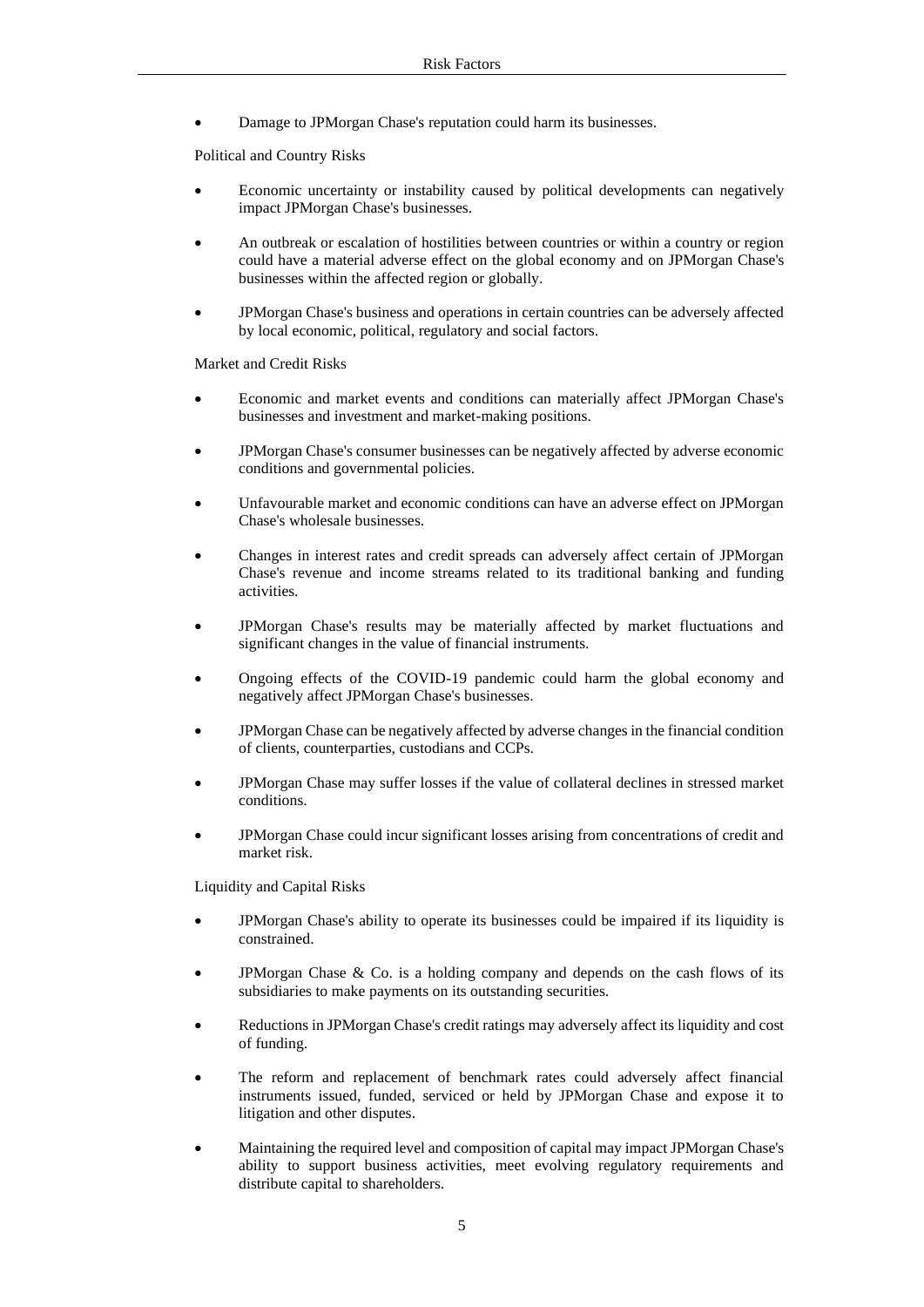Operational, Strategic, Conduct and People Risks

- JPMorgan Chase's businesses are dependent on the effectiveness of its operational systems and those of other market participants.
- A successful cyber attack affecting JPMorgan Chase could cause significant harm to JPMorgan Chase and its clients and customers.
- JPMorgan Chase can be negatively affected if it fails to identify and address operational risks associated with the introduction of or changes to products, services and delivery platforms.
- JPMorgan Chase's operational costs and customer satisfaction could be adversely affected by the failure of an external operational system.
- JPMorgan Chase's operations rely on its ability, and the ability of key external parties, to maintain appropriately-staffed workforces, and on the competence, trustworthiness, health and safety of employees.
- JPMorgan Chase faces substantial legal and operational risks in safeguarding personal information.
- JPMorgan Chase's operations, results and reputation could be harmed by occurrences of extraordinary events beyond its control..
- Enhanced regulatory and other standards for the oversight of vendors and other service providers can result in higher costs and other potential exposures.
- JPMorgan Chase's risk management framework may not be effective in identifying and mitigating every risk to JPMorgan Chase.
- JPMorgan Chase could recognise unexpected losses, its capital levels could be reduced and it could face greater regulatory scrutiny if its models, estimations or judgments, including those used in its financial statements, prove to be inadequate or incorrect.
- Lapses in controls over disclosure or financial reporting could materially affect JPMorgan Chase's profitability or reputation.
- If JPMorgan Chase's management fails to develop and execute effective business strategies, and to anticipate changes affecting those strategies, JPMorgan Chase's competitive standing and results could suffer.
- JPMorgan Chase faces significant and increasing competition in the rapidly evolving financial services industry.
- The effects of climate change could adversely impact JPMorgan Chase and its clients.
- Conduct failure by JPMorgan Chase employees can harm clients and customers, impact market integrity, damage JPMorgan Chase's reputation and trigger litigation and regulatory action.
- JPMorgan Chase's ability to attract and retain qualified and diverse employees is critical to its success.
- Unfavourable changes in immigration or travel policies could adversely affect JPMorgan Chase's businesses and operations."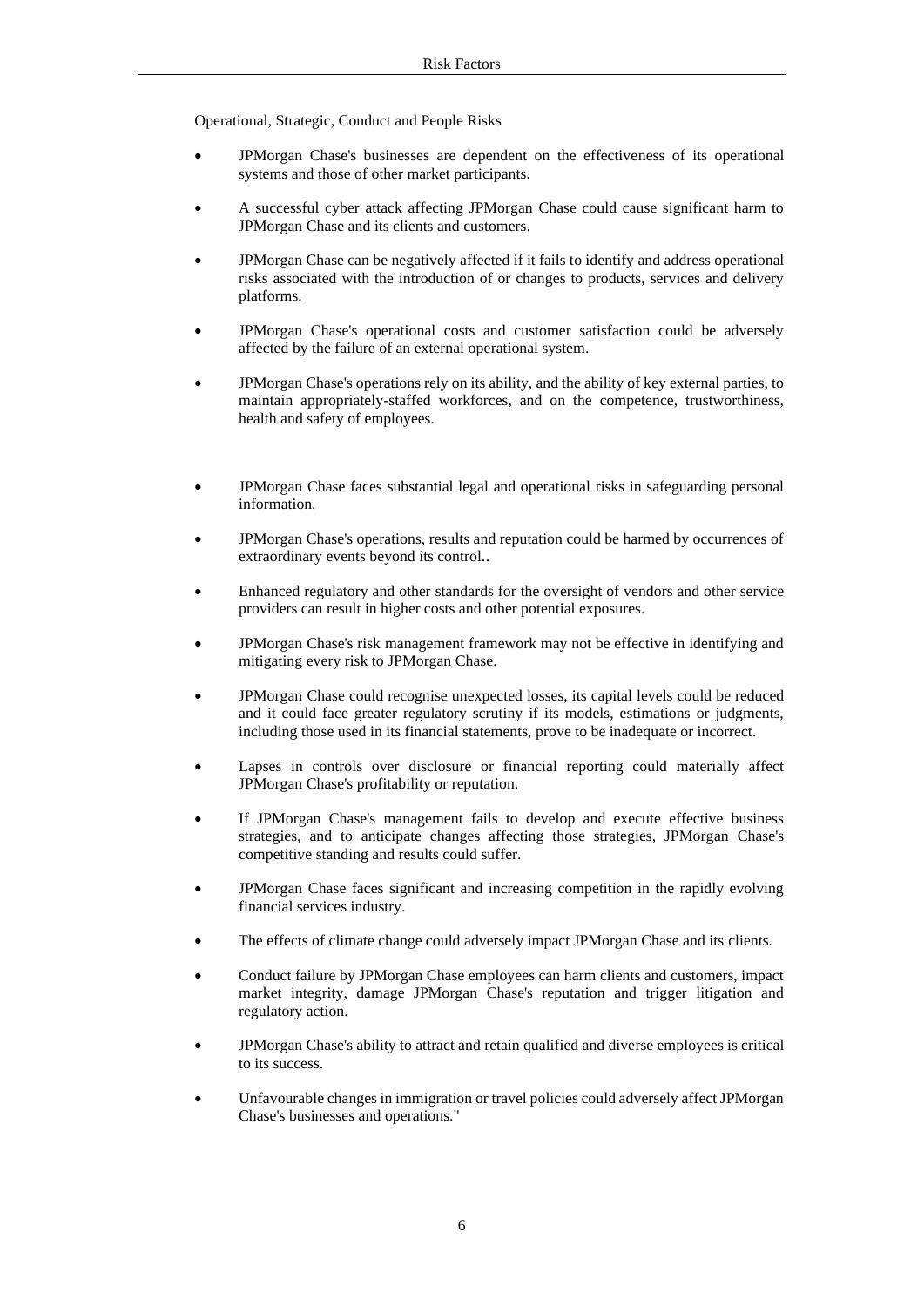## <span id="page-6-0"></span>2. **Credit and Investment Risks**

## **JPMSE is exposed to the risk associated with the default or change in credit profile of a client, counterparty or customer.**

JPMSE is exposed to credit risk which is the risk associated with the default or change in credit profile of a client, counterparty or customer. JPMSE is exposed to credit risk through its underwriting, lending, market-making, capital markets and hedging activities with and for clients and counterparties, as well as through its operating services activities (such as clearing), securities financing activities, investment securities portfolio, and cash placed with banks.

In connection with the credit risk, country risk is also relevant. Country risk results from financial, economic, political or other significant developments which adversely affect the value of the entity's exposures related to a particular country or set of countries. If one of those exposures fails this might affect JPMSE's ability to fulfil its obligations under the securities issued or guaranteed by JPMSE and investors could lose some or all of their investment. The Russia-Ukraine conflict may also have an impact on the credit risk of JPMSE.

## **JPMSE is subject to pension risk.**

A subcategory of credit risk is the pension risk which is the risk caused by contractual or other liabilities to or with respect to a pension scheme (whether established for its employees or those of a related company or otherwise). Pension risk is driven by market and demographic risk where the pension scheme may be unable to meet future expected benefit payments. Pension risk therefore represents the potential necessity for increased pension risk provisions. If such risk materializes it might affect JPMSE's ability to fulfil its obligations under the securities issued or guaranteed by JPMSE.

## <span id="page-6-1"></span>3. **Market Risks**

## **JPMSE is subject to market risk.**

Market risk is the risk associated with the effect of changes in market factors such as interest and foreign exchange rates, equity and commodity prices, credit spreads or implied volatilities, on the value of assets and liabilities held for both the short and long term.

For JPMSE there may be also a mismatch between the currency in which risk weighted assets are denominated and the functional currency (Euro). This means that changes in exchange rates may affect the value of the assets, or liabilities of JPMSE or on future results. This means that changes in exchange rates can impact the capital ratios of JPMSE.

Market risk includes the Structural Interest Rate Risk ("**IRR**"), or Interest Rate Risk in the Banking Book ("**IRRBB**"). IRR is defined as the risk stemming from interest rate exposure resulting from traditional banking activities (accrual accounted positions); these include the extension of loans and credit facilities, taking deposits and issuing debt (collectively referred to as 'non-trading' activities) and also the impact from the Treasury and Chief Investment Office ("**T/CIO**") investment portfolio and other related T/CIO activities. IRR from non-trading activities can occur due to a variety of factors, including but not limited to:

- Differences in timing among the maturity or repricing of assets, liabilities and offbalance sheet instruments;
- Differences in the amounts of assets, liabilities and off-balance sheet instruments that are maturing or repricing at the same time;
- Differences in the amounts by which short-term and long-term market interest rates change (for example, changes in the slope of the yield curve); and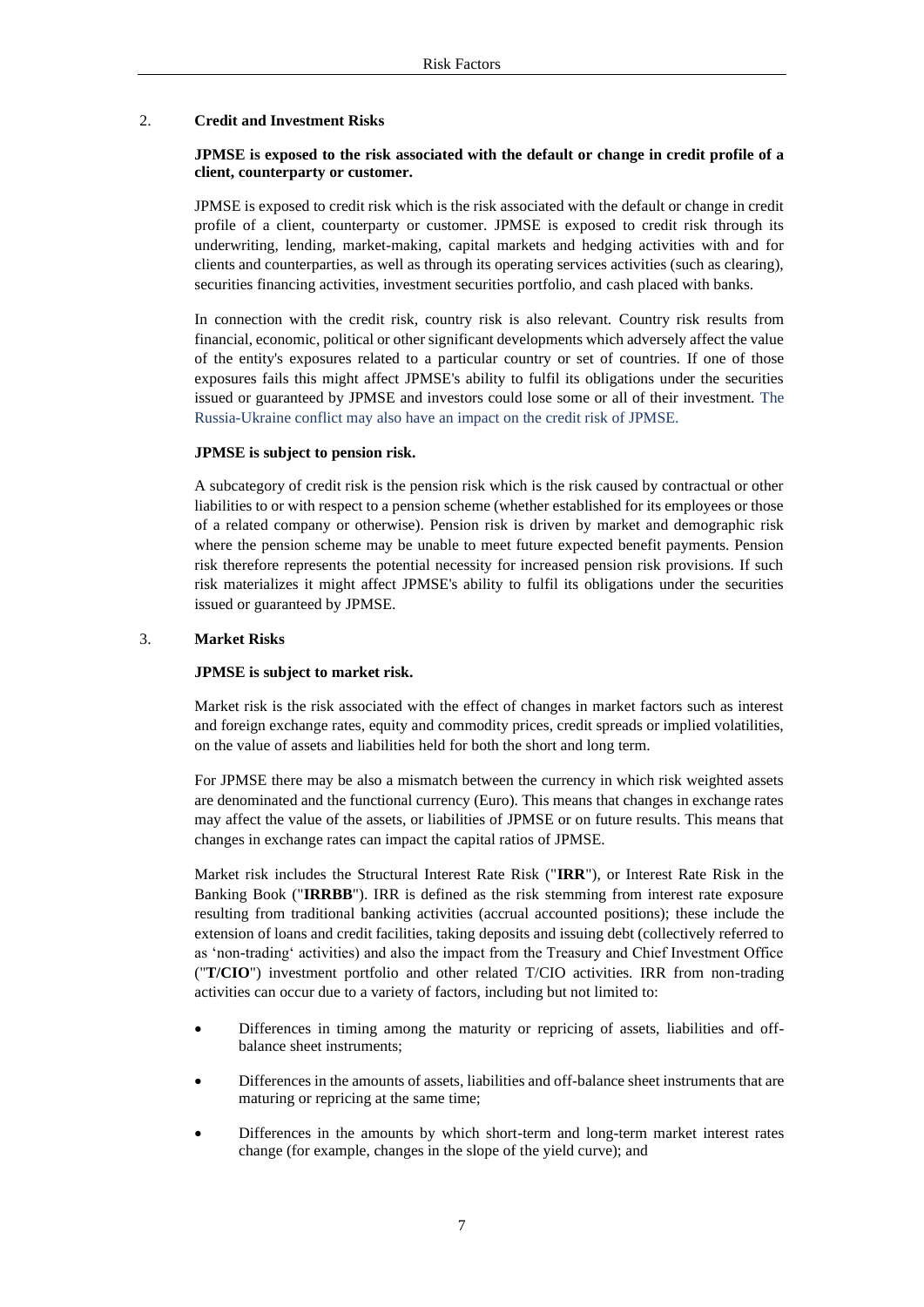The impact of changes in maturity of various assets, liabilities or off-balance sheet instruments as interest rates changes.

If one of those effects occurs this might affect JPMSE's ability to fulfil its obligations under the securities issued or guaranteed by JPMSE. The Russia-Ukraine conflict may also have an impact on the market risk of JPMSE.

## **JPMSE is subject to concentration risk.**

Concentration risk refers to any significant concentration of factors. This risk is measured, monitored and managed as part of market risk management and related controls. JPMSE's market risk profile is primarily driven by credit, interest rate risk and equity-related exposures. If there is a concentration of significant factors this may result in financial loss to JPMSE this might affect the financial position of JPMSE and its ability to fulfil its obligations it has under securities issued or guaranteed by it.

## **JPMSE is subject to single name position risk.**

Single name position risk ("**SNPR**") captures exposure to credit families (and entities within credit families) or standalone issuers/issuer families not part of credit families, assuming default of the issuer with zero recovery (DE0). JPMSE has processes in place to monitor SNPR and related exposures. However, processes may fail and in case SNPR materializes this may have an impact on JPMSE`s ability to fulfil its obligations it has under the securities issued or guaranteed by it.

## <span id="page-7-0"></span>4. **Operational Risks**

## **JPMSE is exposed to risks in connection with its employees.**

JPMSE is exposed to employee risk which describes the risks associated with the employment of staff for example, the cost of employment, health and safety issues; over-reliance on key individuals and inadequate succession planning; the cost and reputational damage of litigation by employees and/ or arising from employee misconduct; and the risks associated with inappropriate compensation practices. JPMSE tries to minimize operational risks through established oversight and control processes and the implementation of key controls. Employee risk could result in financial losses, litigation and regulatory fines, as well as other damages to JPMorgan Chase and JPMSE. As a consequence, financial losses of JPMSE could arise and materially negatively affect the financial position of JPMSE and, in turn, its ability to meet its obligations under the securities issued or guaranteed by JPMSE.

## **JPMSE faces risks related to the technical infrastructure that it is using and the risk of cyberattacks.**

JPMSE faces IT-related risks. The systems used in JPMSE are part of JPMorgan Chase's IT infrastructure. As such JPMSE utilizes a number of critical applications to access market infrastructure (e. g. for the Euro-Clearing) or to service internal and external clients. One of the core requirements for JPMSE's business is a functioning IT infrastructure. Therefore, operational risks, such as breach of JPMorgan Chase information technology systems, cyberattacks or the operational failure of affiliate companies that provide finance or operational support, can result from the outsourcing to JPMorgan Chase entities and in case such operational risks materialize, financial losses of JPMSE could arise and materially negatively affect the financial position of JPMSE and its ability to fulfil its obligations it has under securities issued or guaranteed by it.

## **JPMSE is exposed to risks resulting from inadequate or failed internal processes.**

JPMSE is also exposed to process risk. Process risk means the risk of loss resulting from inadequate or failed internal processes. Core activities in JPMSE, such as payment services and custody services define the entity as a transactional bank, process risk is highly relevant. JPMSE tries to minimize operational risks through established oversight and control processes and the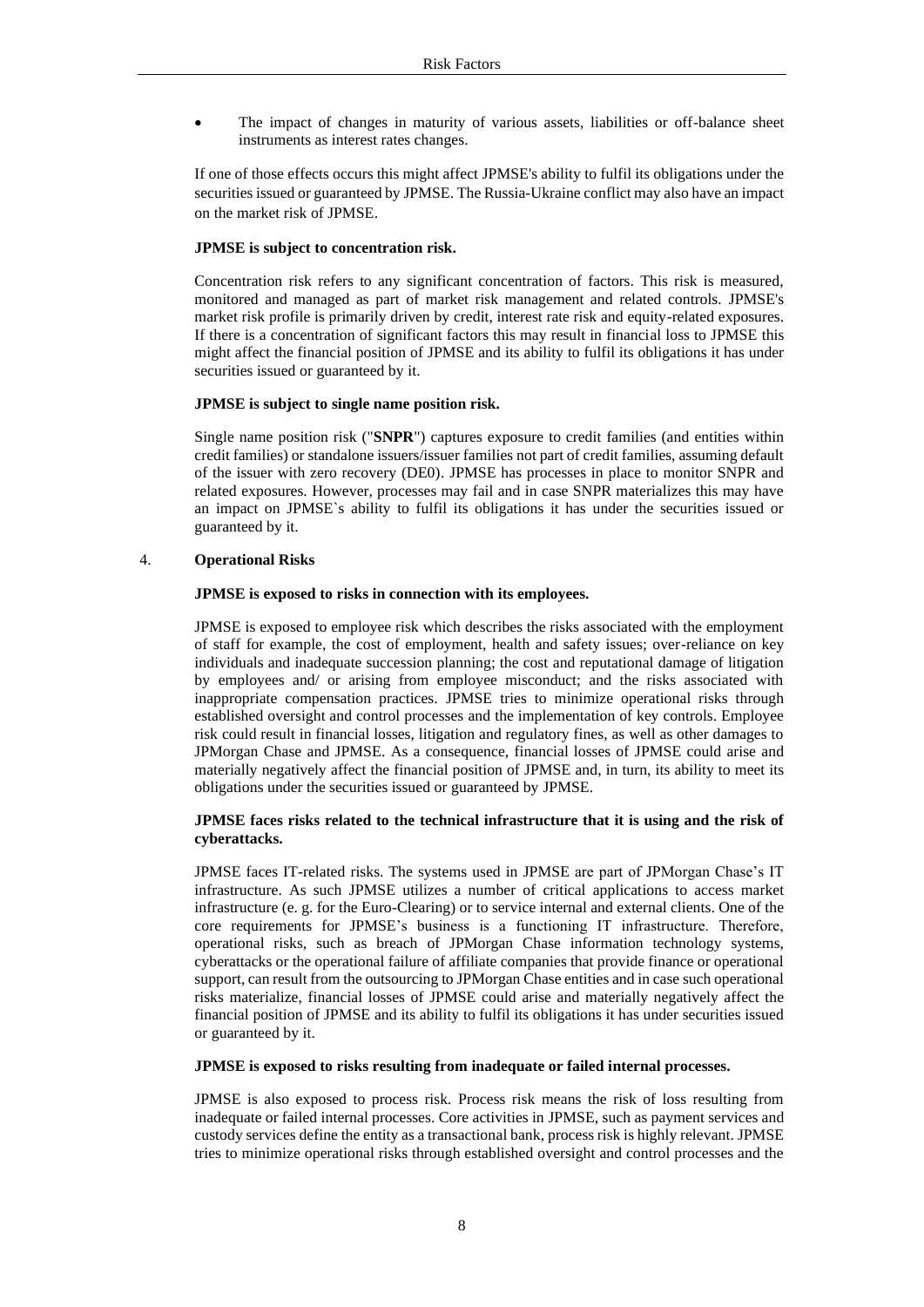implementation of key controls. Losses may be incurred when a force of nature or an individual(s) causes damage or injury to JPMSE's employees, clients, and/ or physical assets.

## **JPMSE is subject to the risk of non-compliance with laws, rules, regulations or codes of conduct and other standards that apply to the business activities.**

Compliance risk, a subcategory of operational risk, is the risk of failing to comply with laws, rules, regulations or codes of conduct and standards of self-regulatory organizations applicable to the business activities of JPMorgan Chase and JPMSE. Compliance risks relate to a wide variety of legal and regulatory obligations, depending on the business and the jurisdiction, and include those related to products and services, relationships and interactions with clients and customers, and employee activities. For example, compliance risks include those associated with anti-money laundering compliance, trading activities, market conduct, and complying with the rules and regulations relating to the offering of products and services across jurisdictional borders. Compliance risk is inherent in the activities of JPMorgan Chase and JPMSE, including the risk of failure to exercise an applicable standard of care, to act in the best interests of clients and customers or to treat clients and customers fairly. If such risks materialize this might affect the rights of investors in the securities issued or guaranteed by JPMSE.

## **JPMSE is subject to conduct risk.**

Conduct risk, a subcategory of operational risk, is the risk that any action by an employee or employees could lead to unfair client or customer outcomes, impact the integrity of the markets in which JPMSE operates or compromise the reputation of JPMSE and JPMorgan Chase.

JPMSE's employees interact with clients, customers and counterparties, and with each other, every day. All employees are expected to demonstrate values and exhibit the behaviours that are an integral part of JPMorgan Chase's How We Do Business Principles, including JPMorgan Chase's commitment to "do first class business in a first class way". Notwithstanding that all employees are expected to demonstrate values and exhibit the behaviours of those principles, respective policies and practices, there is no assurance that further inappropriate or unlawful actions by employees will not occur or that any such actions will always be detected, deterred or prevented.

JPMSE's reputation could be harmed, and collateral consequences could result, from a failure by one or more employees. The consequences of any failure by employees to act consistently with expectations, policies or practices could include litigation, or regulatory or other governmental investigations or enforcement actions. Any of these proceedings or actions could result in judgments, settlements, fines, penalties or other sanctions, or lead to financial losses, increased operational and compliance costs, greater scrutiny by regulators and other parties, regulatory actions that require to restructure, curtail or cease certain activities, the need for significant oversight by management, loss of clients or customers and harm to JPMSE's and JPMorgan Chase's reputation. If such risks materialize this might affect the rights of investors in the securities issued or guaranteed by JPMSE.

### **JPMSE faces legal risks.**

One of the risks JPMSE is facing is legal risk. Legal risk, a subcategory of operational risk, is the risk of loss primarily caused by the actual or alleged failure to meet legal obligations that arise from the rule of law in jurisdictions in which JPMorgan Chase operates, agreements with clients and customers, and products and services offered by JPMorgan Chase and JPMSE. If such risk of loss materialize this might affect JPMSE's ability to fulfill its obligations vis-a-vis investors in the securities issued or guaranteed by JPMSE.

#### **JPMSE is subject to estimation and model risk.**

Estimation and model risk, a subcategory of operational risk, is the potential for adverse consequences from decisions based on incorrect or misused estimation outputs. If such risks materialize this might affect the rights of investors in the securities issued or guaranteed by JPMSE.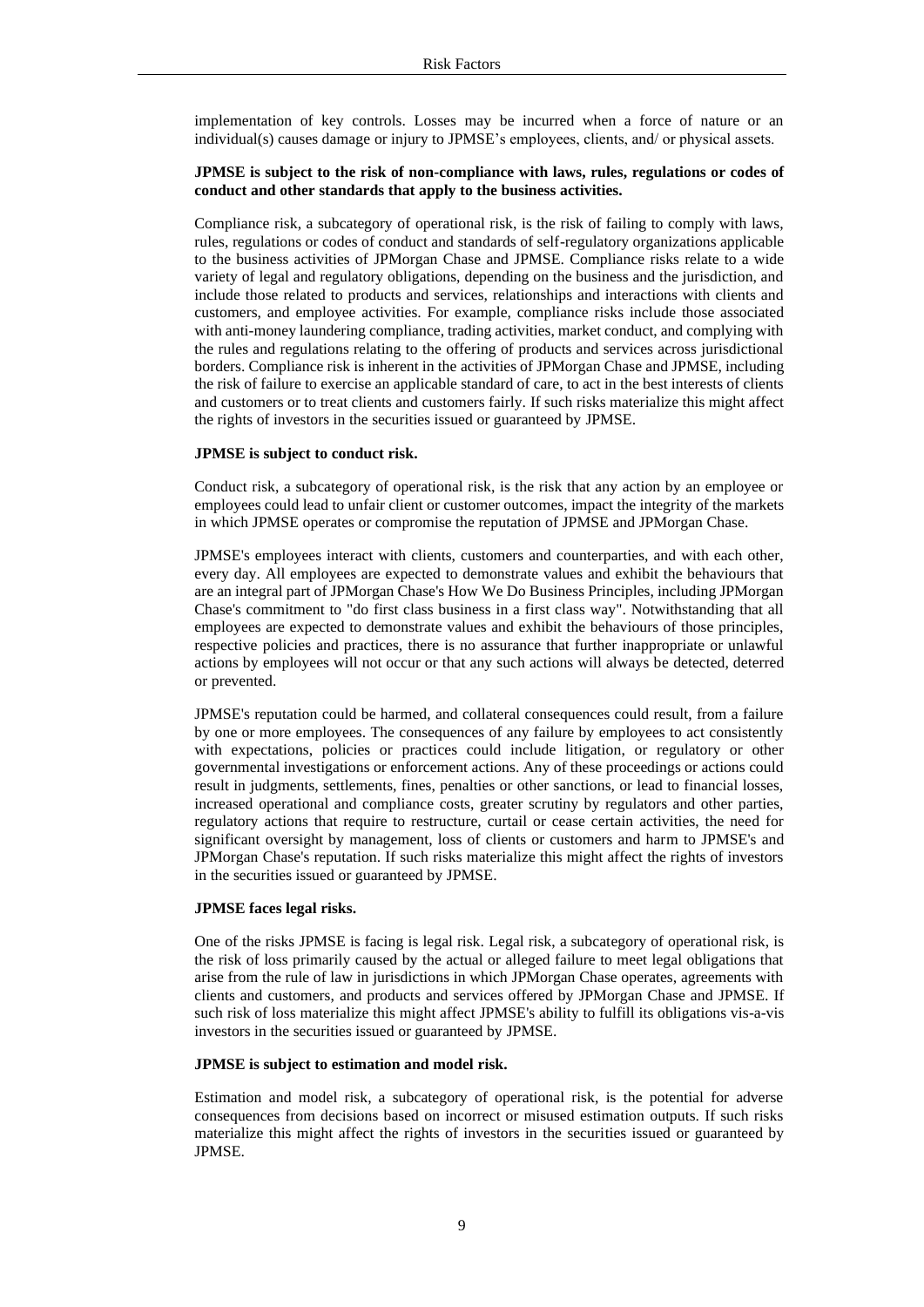#### <span id="page-9-0"></span>5. **Strategic Risks**

#### **JPMSE is subject to capital risk.**

JPMSE is exposed to the risk that it has an insufficient level and composition of capital to support its business activities and associated risks during both normal economic environments and under stressed conditions. JPMSE is subject to various regulatory capital requirements, and although many of these requirements have been finalised, prudential regulators have recently issued new regulatory capital proposals, and continued uncertainty remains as to the manner in which these requirements ultimately will apply to JPMSE. As a result, it is possible that these requirements could limit JPMSE's ability to support its businesses and make capital distributions to its shareholders. These events could result in financial losses and regulatory fines, as well as other damages to JPMSE and JPMorgan Chase. The effect of those consequences might also affect JPMSE's ability to fulfil its obligations under the securities issued or guaranteed by JPMSE.

### **JPMSE is exposed to risks related to its business activities.**

JPMSE defines business risk as that risk arising from the current and future business plans and objectives of the objectives of JPMSE. Business risk includes the risk of a negative development of current and future liquidity, current and future capital, goodwill or reputation and future capital, goodwill or reputation resulting from adverse business decisions, poor implementation of business decisions, or a lack of or a too slow response to changes in the industry or external conditions. These risks could result in financial losses, litigation and regulatory fines, as well as other damages to JPMSE. The effect of those consequences might also affect JPMSE's ability to fulfil its obligations under the securities issued or guaranteed by JPMSE.

#### **JPMSE is subject to liquidity risk.**

Investors should note the risk that JPMSE will be unable to meet its contractual and contingent financial obligations as they arise or that it does not have the appropriate amount, composition and tenor of funding and liquidity to support its assets and liabilities. The contractual and contingent obligations can be split into end-of-day ("**eoD**") obligations and obligations required to be met prior to eoD. JPMSE may be exposed to concentration risk insofar as it relates to important sources of funding and liquidity, e.g., deposits. The materiality of this risk is considered at customer, counterparty and/or sector level as part of a quarterly sensitivity analysis of liquidity assumptions. The management board of JPMSE has ultimate responsibility for liquidity and associated risks within the entity. The management board reviews and establishes an appropriate level of liquidity risk appetite, and it also reviews and approves the entity's liquidity risk management framework. A lack of liquidity may limit JPMSE's ability to meet its obligations under any securities or to buy securities which might adversely affect the rights of investors in securities issued or guaranteed by JPMSE and the possibility of JPMSE to quote prices and to purchase securities from investors.

## <span id="page-9-1"></span>6. **Regulatory Risks**

## **JPMSE is subject to particular risks in relation to European and German regulation of the banking and financial service industry.**

JPMSE is subject to regulation of the banking and financial service industry in Europe and Germany. The regulatory framework, regulatory initiatives, changes and/or enforcement actions could have a material adverse effect on the reputation, the business, the results of operations or the financial condition of JPMSE. In the event one of the following risks materializes, financial losses of JPMSE could arise and materially negatively affect the financial position of JPMSE and its ability to fulfil its obligations it has under securities issued or guaranteed by it.

Risks resulting from regulatory regime, its enforcement and changes

JPMSE operates under an extensive regulatory regime. It is subject to laws and regulations, administrative actions and policies as well as related oversight from the local regulators in each of the jurisdictions in which it has operations (in particular, but not limited to, Germany). JPMSE is under the direct supervision, and subject to the regulations, of the European Central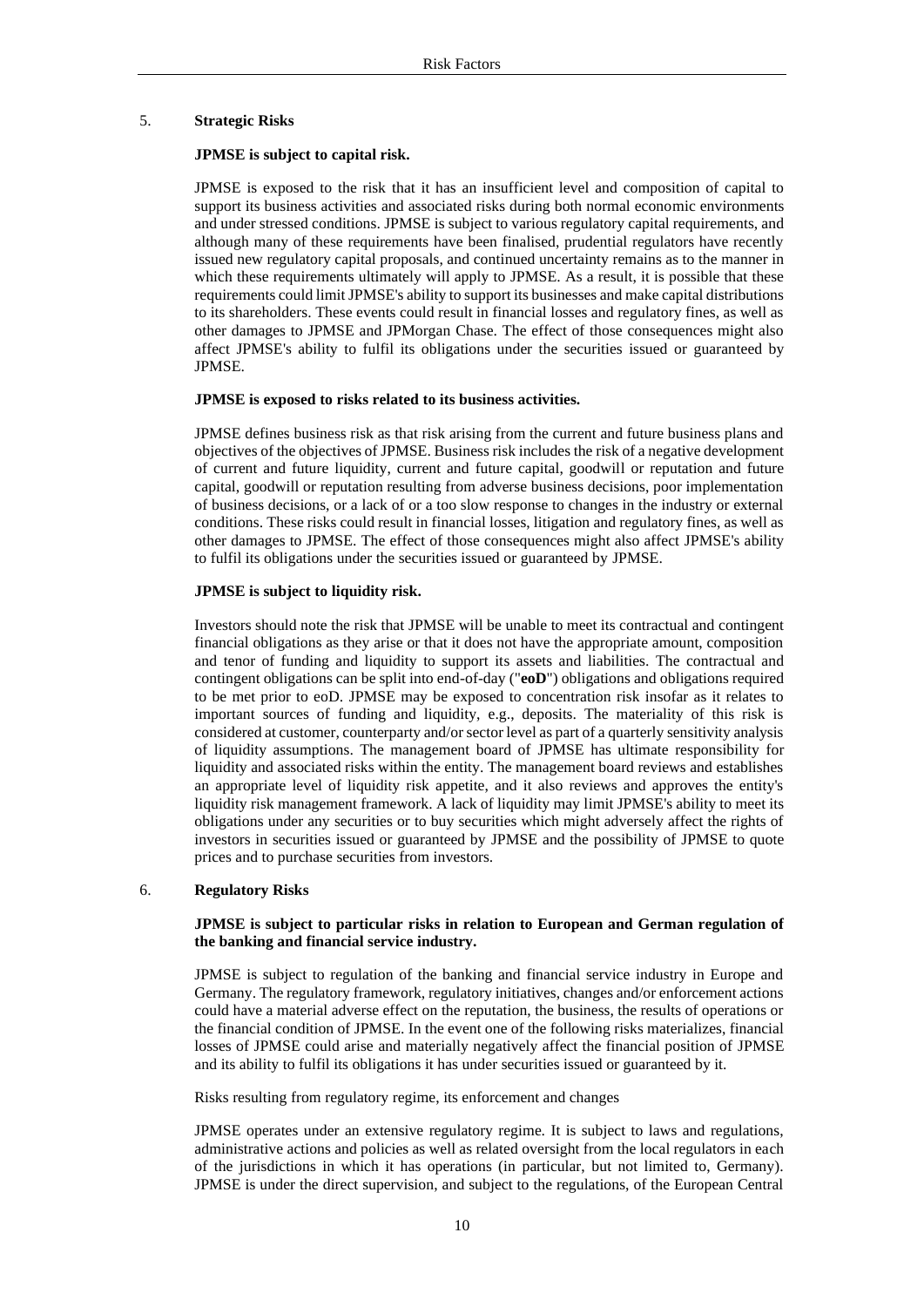Bank (the "**ECB**") in the context of the single supervisory mechanism ("**SSM**"), which is based, inter alia, on the Council Regulation (EU) No. 1024/2013 of 15 October 2013 conferring specific tasks on the European Central Bank concerning policies relating to the prudential supervision of credit institutions ("**SSM Regulation**"). The laws and regulations, administrative actions and policies that apply to or could impact JPMSE, are subject to change and may lead to additional regulatory requirements, increased cost of compliance and reporting for JPMSE. Furthermore, they may require re-adjustment of JPMSE's business plan or have other material adverse effects on its business, results from normal operations or financial condition.

#### Risks resulting from increasing capital requirements

There is an extensive and complex program of final and proposed regulatory enhancements which reflects, in part, the EU's commitment to the G20 policy framework. These proposed or adopted numerous market reforms that have impacted and may continue to impact JPMSE's businesses. These include stricter capital and liquidity requirements, including legislation (in the form of EU Directive 2013/36/EU, as amended or replaced from time to time, the "**CRD IV**" and a Regulation (EU) No 575/2013 of the European Parliament and of the Council on prudential requirements for credit institutions and investment firms and amending Regulation (EU) No 646/2012 (as amended, supplemented or replaced from time to time, the "**CRR**", together with the CRD IV, the "**CRD IV/CRR-package**")) to implement the Basel Committee's December 2010 final capital framework for strengthening international capital standards (the "**Basel III**" capital requirements) for JPMSE.

On 7 June 2019 the following regulations and directives amending the CRD IV/CRR-package and the EU Bank Recovery and Resolution Directive (the "**BRRD**"), have been published in the Office Journal of the European Union and each of these legal acts came into force on 27 June 2019: (i) Regulation (EU) 2019/876, amending, inter alia, the CRR, (ii) Regulation (EU) 2019/877, amending the SRM Regulation, (iii) Directive (EU) 2019/878, amending CRD IV and (iv) Directive (EU) 2019/879, amending, inter alia, the BRRD (so-called "**CRD-V/CRR-II/BRRD-II-Package**"). The provisions of the CRD-V/CRR-II/BRRD-II-Package have become applicable and/or have been transposed into national law by 28 December 2020 and 28 June 2021 respectively. The CRD-V/CRR-II/BRRD-II-Package includes, among others, (i) adjustments to the leverage ratio requirement, (ii) the introduction of a binding detailed net stable funding ratio which requires credit institutions to finance their long-term activities (assets and off-balance sheet items) with stable sources of funding (liabilities), (iii) a requirement to have more risk-sensitive own funds (i.e. capital requirements) for institutions that trade in securities and derivatives, following Basel's work on the 'fundamental review of the trading book', and (iv) the implementation of new standards on the total loss absorbing capacity by which the TLAC Standard of global systemically important institutions is being implemented into binding European law.

These requirements and, in particular, any requests from regulators for higher capitalisation and higher capital ratios could have a material adverse effect on the business, results of operations or financial condition of JPMSE.

Risks resulting from obligations to contribute to a deposit guarantee scheme

Additionally, Directive 2014/49/EU on deposit guarantee schemes already requires that the financial means dedicated to the compensation of the depositors in times of stress will have to amount to 0.8 per cent of the amount of the covered deposits by 3 July 2024. The calculation of the contributions shall be made in due consideration of the individual bank's risk profile. Due to the Deposit Protection Act (Einlagensicherungsgesetz), which has implemented the Directive 2014/49/EU into German law, the associated systems of calculation of contributions have been updated, resulting in an additional financial burden because of new annual contributions for JPMSE from 2015 until 2024. Further, on 24 November 2015, the European Commission proposed to create a uniform Euro area wide deposit guarantee scheme for bank deposits ("**EDIS**"), which shall include the creation of the European Deposit Insurance Fund, to be financed through contributions from the banking industry. Subject to the final agreement and subsequent implementation, the creation of the EDIS may have material adverse effects on JPMSE's business, results of operations or financial condition which might, in turn, negatively affect its ability to fulfill its obligations under securities issued or guaranteed by it.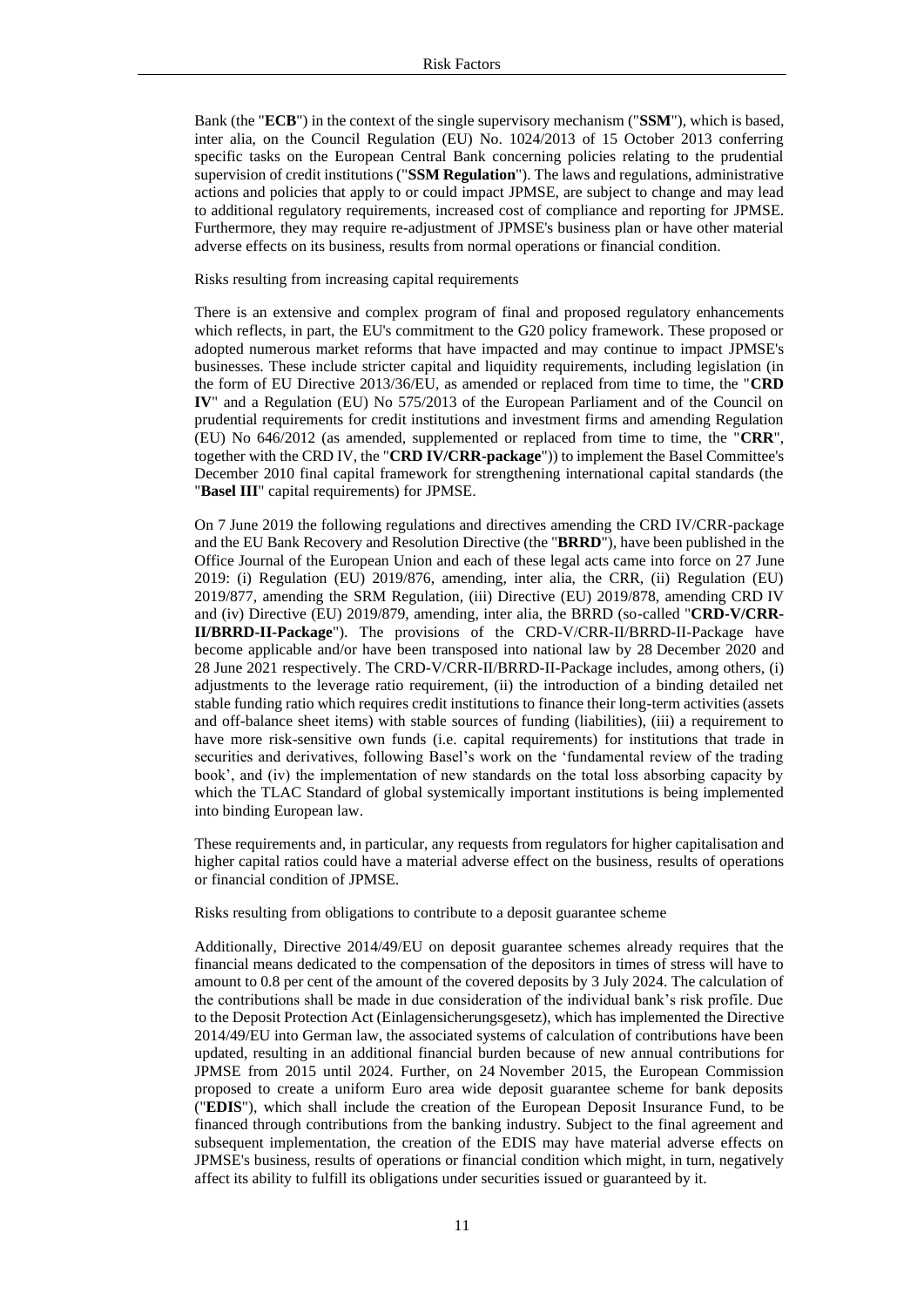#### **JPMSE is subject to risks related to resolution and recovery planning.**

JPMSE is subject to resolution and recovery regulation and planning in Europe and Germany.

Resolution and recovery framework

At European level, the BRRD entered into force on 2 July 2014 which defines a framework for the recovery and resolution of credit institutions and investment firms. Its stated aim is to provide national "resolution authorities" with powers and tools to address banking crises preemptively in order to safeguard financial stability and minimise taxpayers' exposure to losses.

Further, the EU institutions have established a single resolution mechanism (the "**SRM**") which has been introduced by Regulation (EU) No. 806/2014 of 15 July 2014 establishing uniform rules and a uniform procedure for the resolution of credit institutions and certain investment firms in the framework of a Single Resolution Mechanism and a Single Resolution Fund and amending Regulation (EU) No 1093/2010 (the "**SRM Regulation**"). Under the SRM, a single resolution process applies to all banks established in EU member states participating in the SSM (that is, all member states in the Eurozone and other member states participating in the SSM). The SRM Regulation is closely connected with the bank recovery and resolution directive ("**BRRD**") which is implemented into German law by the Restructuring and Resolution Act (Sanierungs- und Abwicklungsgesetz – "**SAG**"). The resolution tools available to the SRB and the Commission under the SRM Regulation are intended to correspond to those set out in the BRRD, with the SRB having decision rights with regard to many of the functions assigned to national resolution authorities by the BRRD. As a result of the application of the resolution tools, creditors of JPMSE may already prior to the occurrence of insolvency or a liquidation of JPMSE be exposed to the risk of losing part or all of their invested capital.

Resolution tools available to authorities

The SAG and the SRM provide for a broad range of resolution measures, related effects and uncertainties. Such resolution tools and powers can be applied if, inter alia, the continued existence of JPMSE or its group is at risk (Bestandsgefährdung) and a resolution action is necessary in the public interest (Öffentliches Interesse). The resolution tools include the bail-in tool and the write down or conversion of capital instruments tool (collectively referred to as "**Resolution Measures**").

The bail-in tool and the write down or conversion of capital instruments tool empower the competent resolution authorities – besides other resolution powers and, under certain conditions and subject to certain exceptions – to permanently write down the value (including a write down to zero) of, in the case of the write down or conversion of capital instruments tool, own funds instruments and, in the case of the bail-in tool, unsubordinated liabilities and subordinated liabilities not qualifying as own funds instruments of the relevant financial institution, including bonds, or order their conversion into equity instruments (the "**Bail-in**") in order to recapitalise an institution that meets the requirements for resolution or to capitalise a bridge institution established to carry on parts of the business of the institution for a transitional period; the write down or conversion of capital instruments tool may also be applied if not JPMSE itself, but the group of JPMSE meets the resolution requirements. The application of the Resolution Measures may release JPMSE from its obligations under securities issued or guaranteed by it. Potential investors in securities issued or guaranteed by JPMSE should therefore take into consideration that, if JPMSE is failing or likely to fail and thus already prior to any liquidation or insolvency or such procedures being instigated, they will to a particular extent be exposed to a risk of default and that it is likely that they will suffer a partial or full loss of their invested capital.

Investors should be aware that the exercise of any such resolution power or even the suggestion of any such potential exercise in respect of JPMSE (or any member of its group) could have a material adverse effect on the rights of holders of Securities, and could lead to a loss of some or all of the investment. The resolution regime is designed to be triggered prior to insolvency of the relevant institution, and holders of securities issued or guaranteed by such institution may not be able to anticipate the exercise of any resolution power (including exercise of the "bailin" tool) by the competent authority. Further, holders of securities issued or guaranteed by an institution which has been taken into a resolution regime will have very limited rights to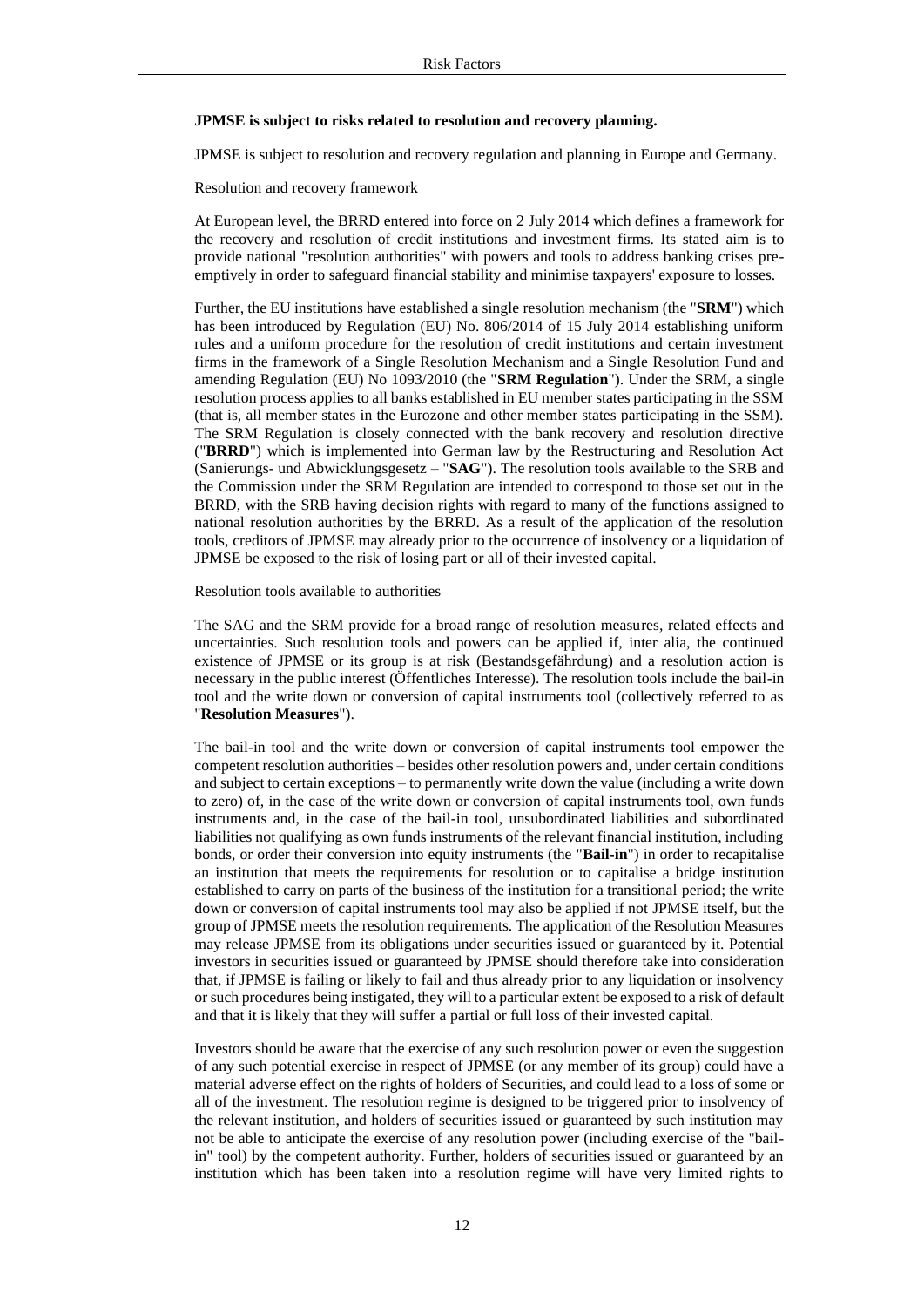challenge the exercise of powers by the competent authority, even where such powers have resulted in the write down of the securities or conversion of the securities to equity.

Contributions to the single resolution fund

The single resolution Fund ("**SRF**") established by the SRM Regulation may in certain circumstances and subject to various conditions provide medium term funding for potential resolution measures in respect of any bank that is subject to the SRM. Credit institutions such as JPMSE are required to provide contributions to the SRF, including annual contributions and ex-post contributions. These contributions constitute a substantial financial burden for JPMSE. Should another bank be subject to resolution measures under the SRM, JPMSE could be obliged to provide further contributions. As a result, financial losses of JPMSE could arise and materially negatively affect the financial position of JPMSE and its ability to fulfil its obligations it has under securities issued or guaranteed by it.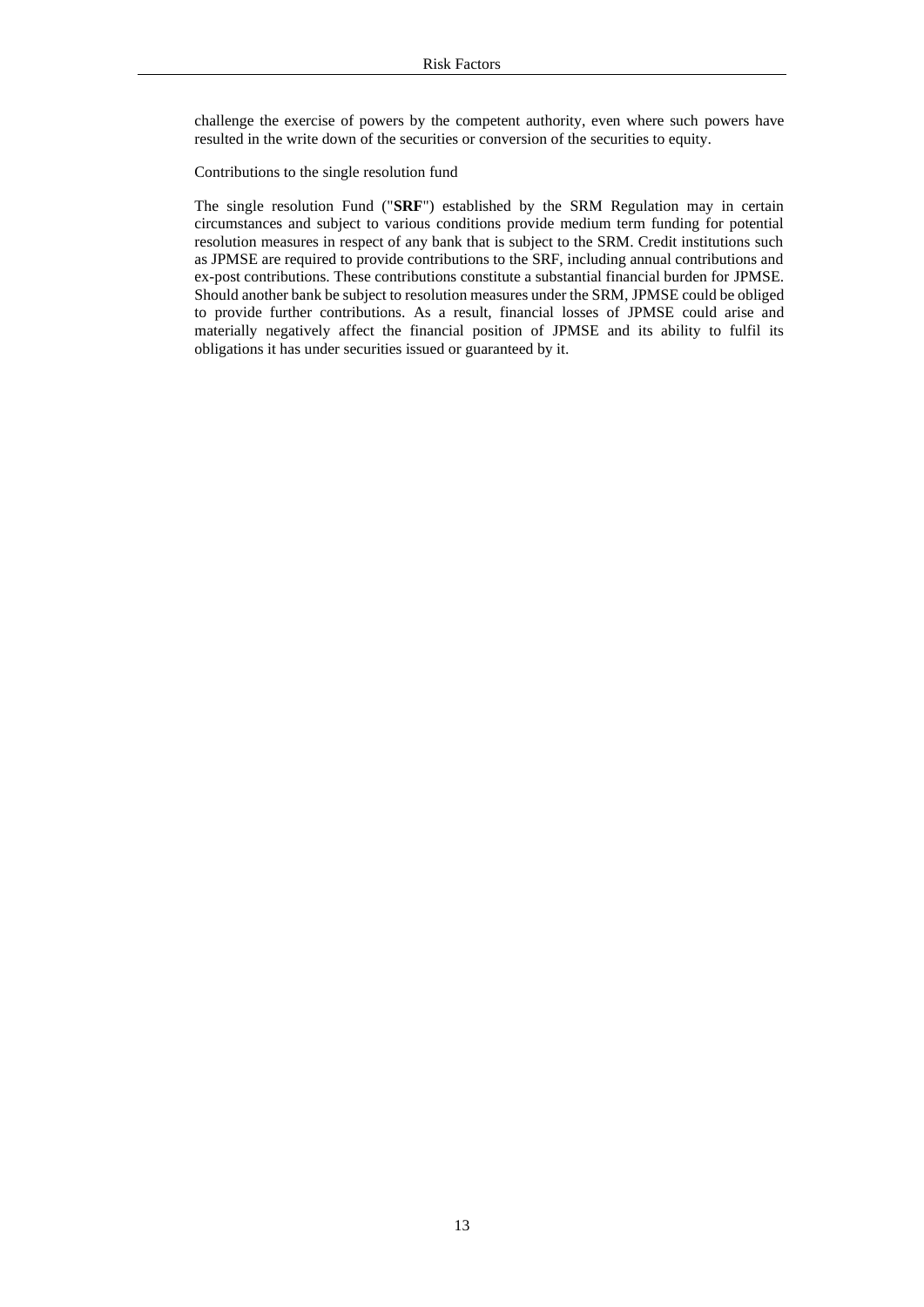## **III. GENERAL INFORMATION ON THE REGISTRATION DOCUMENT**

## <span id="page-13-1"></span><span id="page-13-0"></span>1. **The Registration Document as a part of one or more prospectuses or base prospectuses**

Within the meaning of Article 8 paragraph 6 sentence 1 the Registration Document will either form a constituent part of one or more base prospectuses consisting of separate documents or the Registration Document will be incorporated by reference into a base prospectus drawn up as s single document on the basis of which securities may be offered to the public or admitted to trading on a regulated market. The end of the validity of this Registration Document shall not affect the validity of a prospectus of which it is a constituent part.

If the Registration Document is made a constituent part of a **prospectus**, the remaining separate documents of such prospectus in accordance with Article 6 paragraph 3 of the Prospectus Regulation are:

- a **securities note** containing the necessary information on the relevant securities to be offered to the public or admitted to trading on a regulated market; and
- a **summary** with key information which gives investors information about the nature and risks of the issuer and the securities offered or admitted to trading on a regulated market and which should be read together with the other parts of the relevant prospectus.

If the Registration Document **forms part of a base prospectus** within the meaning of Article 8 paragraph 6 sentence 1 Alt. 2 of the Prospectus Regulation, the **securities note** for the respective securities shall be the only other separate document of such base prospectus. In case of a base prospectus, the terms of each individual issue are set out in the **final terms**. In accordance with Article 8 paragraph 4 of the Prospectus Regulation, the final terms are generally set out in a separate document which is filed with the competent authority in accordance with the Prospectus Regulation. An **issue specific summary** will be prepared and will be annexed to the respective final terms.

The Registration Document as well as all other separate documents of the (base) prospectuses, of which the Registration Document is a constituent part or into which it has been incorporated by reference, are available on the website www.jpmorgan-zertifikate.de in the section "Dokumente" under "Basisprospekte".

## <span id="page-13-2"></span>2. **Supplements**

The information in the Registration Document is supplemented, corrected or clarified ("**updated**") by way of future supplements under the conditions as laid out in Article 23 of the Prospectus Regulation.

All supplements will be published on the website www.jpmorgan-zertifikate.de in the section "Dokumente" under "Basisprospekte".

A supplement to the Registration Document will be published if there is a significant new factor or a material mistake or a material inaccuracy relating to the information included in the Registration Document which may affect the assessment of the securities. Such supplement will be published without undue delay if the significant new factor, material mistake or inaccuracy relating to the information included in the Registration Document arises between the time when the relevant (base) prospectus is approved and the closing of the offer period for the relevant securities or the time when trading on a regulated market begins, whichever occurs later. The obligation to supplement this Registration Document in the event of significant new factors, material mistakes or material inaccuracies does not apply when this Registration Document is no longer valid.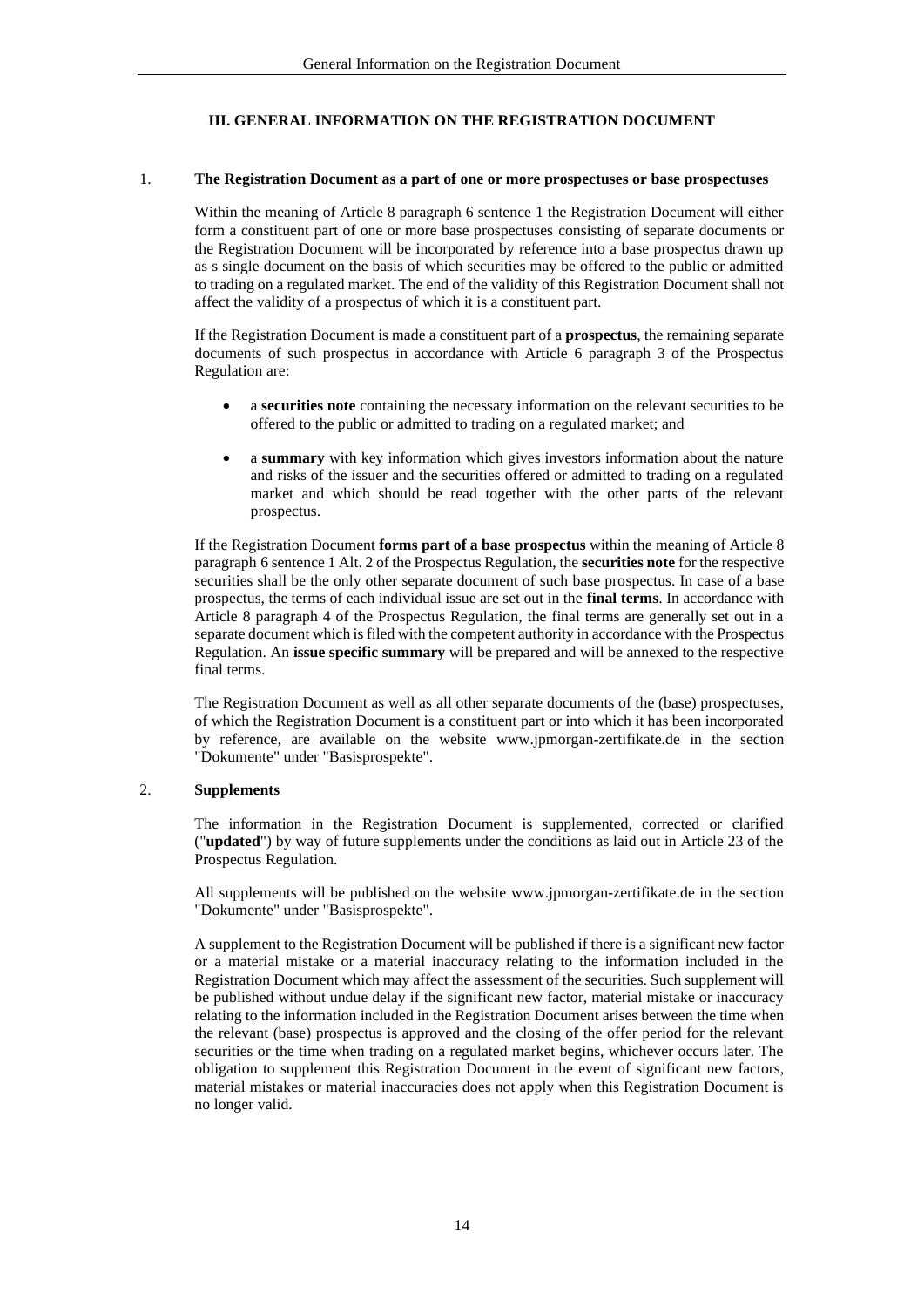## <span id="page-14-0"></span>3. **Persons Responsible**

J.P. Morgan SE, Taunustor 1 (TaunusTurm), 60310 Frankfurt am Main, Germany accepts responsibility for the information provided in the Registration Document. It furthermore declares that the information contained in the Registration Document is, to the best of its knowledge, in accordance with the facts and that the Registration Document makes no omission likely to affect its import.

## <span id="page-14-1"></span>4. **Competent Authority Approval**

In connection with the approval of the Registration Document the following should be noted:

- a) the Registration Document has been approved by the German Federal Supervisory Authority (Bundesanstalt für Finanzdienstleistungsaufsicht – "**BaFin**"), as competent authority (the "**Competent Authority**") under Regulation (EU) 2017/1129;
- b) BaFin only approves this Registration Document as meeting the standards of completeness, comprehensibility and consistency imposed by Regulation (EU) 2017/1129; and
- c) the approval should not be considered as an endorsement of J.P. Morgan SE, Frankfurt am Main, Germany that is the subject of this Registration Document.

## <span id="page-14-2"></span>5. **Cautionary Note regarding Forward-Looking Statements**

Certain statements in this Registration Document, including the documents incorporated by reference herein, are forward-looking statements. These statements can be identified by the fact that they do not relate strictly to historical or current facts. Forward-looking statements often use words such as "anticipate", "target", "expect", "intend", "plan" or "goal". Forward-looking statements provide JPMorgan Chase's ("**JPMorgan Chase**" being JPMorgan Chase & Co. together with its consolidated subsidiaries, including JPMSE) current expectations or forecasts of future events, circumstances, results or aspirations. JPMorgan Chase also may make forwardlooking statements in its other documents filed or furnished with the SEC. In addition, JPMorgan Chase's senior management may make forward-looking statements orally to analysts, investors, representatives of the media and others.

All forward-looking statements are, by their nature, subject to uncertainties, many of which are beyond JPMorgan Chase's control. JPMorgan Chase's actual future results may differ materially from those set forth in its forward-looking statements.

While there is no assurance that any list of uncertainties is complete, below are certain factors which could cause actual results to differ from those in the forward-looking statements:

- economic, financial, reputational and other impacts of the COVID-19 pandemic;
- local, regional and global business, economic and political developments and geopolitical events, including the Russia-Ukraine conflict;
- changes in laws, rules and regulatory requirements, including capital and liquidity requirements affecting the businesses of JPMorgan Chase, and the ability of JPMorgan Chase to address those requirements;
- heightened regulatory and governmental oversight and scrutiny of JPMorgan Chase's business practices, including dealings with retail customers
- changes in trade, monetary and fiscal policies and laws;
- changes in income tax laws, rules and regulations;
- securities and capital markets behaviour, including changes in market liquidity and volatility;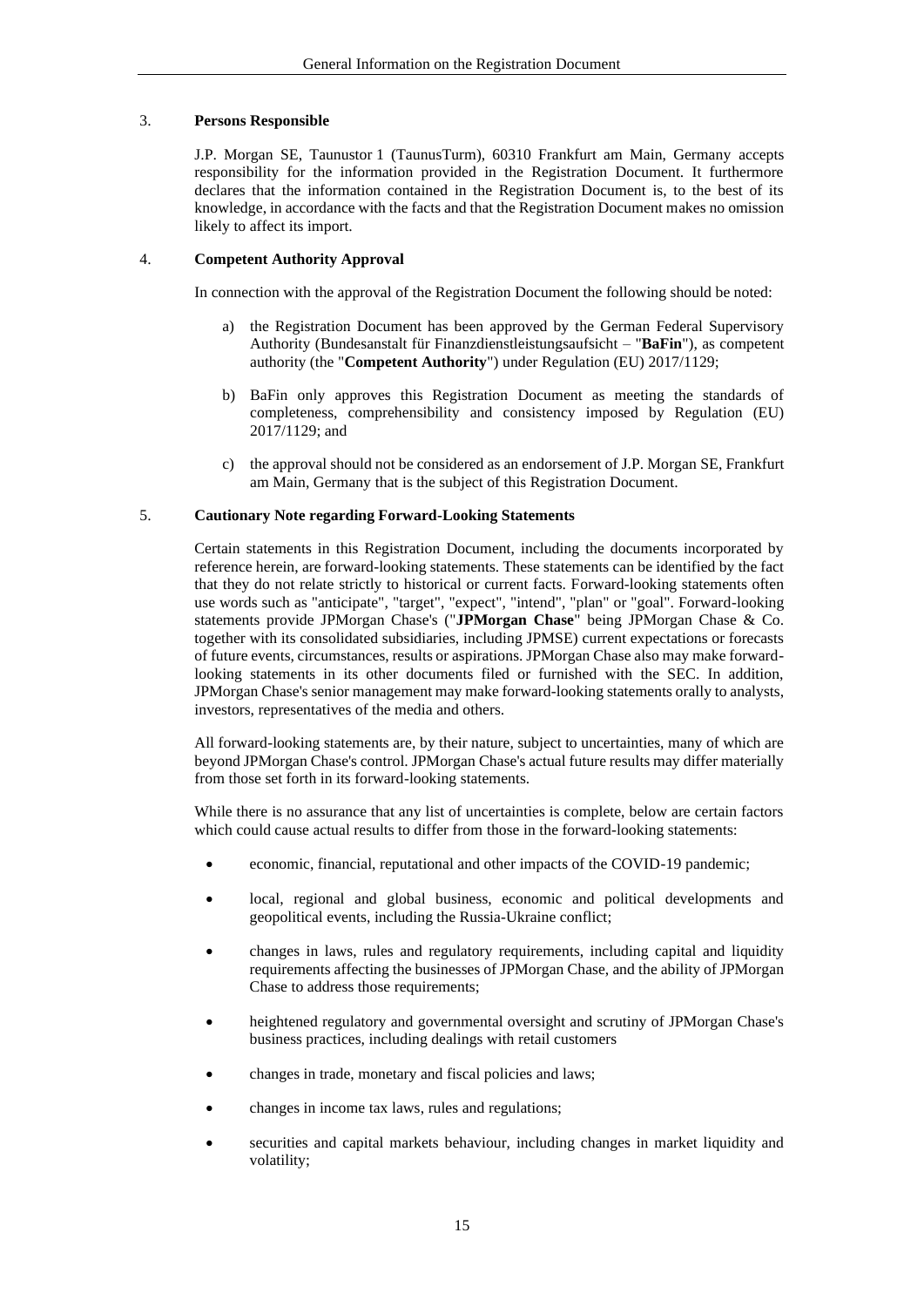- changes in investor sentiment or consumer spending or savings behaviour;
- ability of JPMorgan Chase to manage effectively its capital and liquidity;
- changes in credit ratings assigned to JPMorgan Chase or its subsidiaries;
- damage to JPMorgan Chase's reputation;
- ability of JPMorgan Chase to appropriately address social, environmental and sustainability concerns that may arise, including from its business activities;
- ability of JPMorgan Chase to deal effectively with an economic slowdown or other economic or market disruption, including, but not limited to, in the interest rate environment;
- technology changes instituted by JPMorgan Chase, its counterparties or competitors;
- the effectiveness of JPMorgan Chase's control agenda;
- ability of JPMorgan Chase to develop or discontinue products and services, and the extent to which products or services previously sold by JPMorgan Chase require JPMorgan Chase to incur liabilities or absorb losses not contemplated at their initiation or origination;
- acceptance of JPMorgan Chase's new and existing products and services by the marketplace and the ability of JPMorgan Chase to innovate and to increase market share;
- ability of JPMorgan Chase to attract and retain qualified and diverse employees;
- ability of JPMorgan Chase to control expenses;
- competitive pressures;
- changes in the credit quality of JPMorgan Chase's clients, customers and counterparties;
- adequacy of JPMorgan Chase's risk management framework, disclosure controls and procedures and internal control over financial reporting;
- adverse judicial or regulatory proceedings;
- changes in applicable accounting policies, including the introduction of new accounting standards;
- ability of JPMorgan Chase to determine accurate values of certain assets and liabilities;
- occurrence of natural or man-made disasters or calamities, including health emergencies, the spread of infectious diseases, epidemics or pandemics, an outbreak or escalation of hostilities or other geopolitical instabilities, the effects of climate change or extraordinary events beyond the JPMorgan Chase's control, and the JPMorgan Chase's ability to deal effectively with disruptions caused by the foregoing;
- ability of JPMorgan Chase to maintain the security of its financial, accounting, technology, data processing and other operational systems and facilities;
- ability of JPMorgan Chase to withstand disruptions that may be caused by any failure of its operational systems or those of third parties;
- ability of JPMorgan Chase to effectively defend itself against cyberattacks and other attempts by unauthorised parties to access information of JPMorgan Chase or its customers or to disrupt JPMorgan Chase's systems; and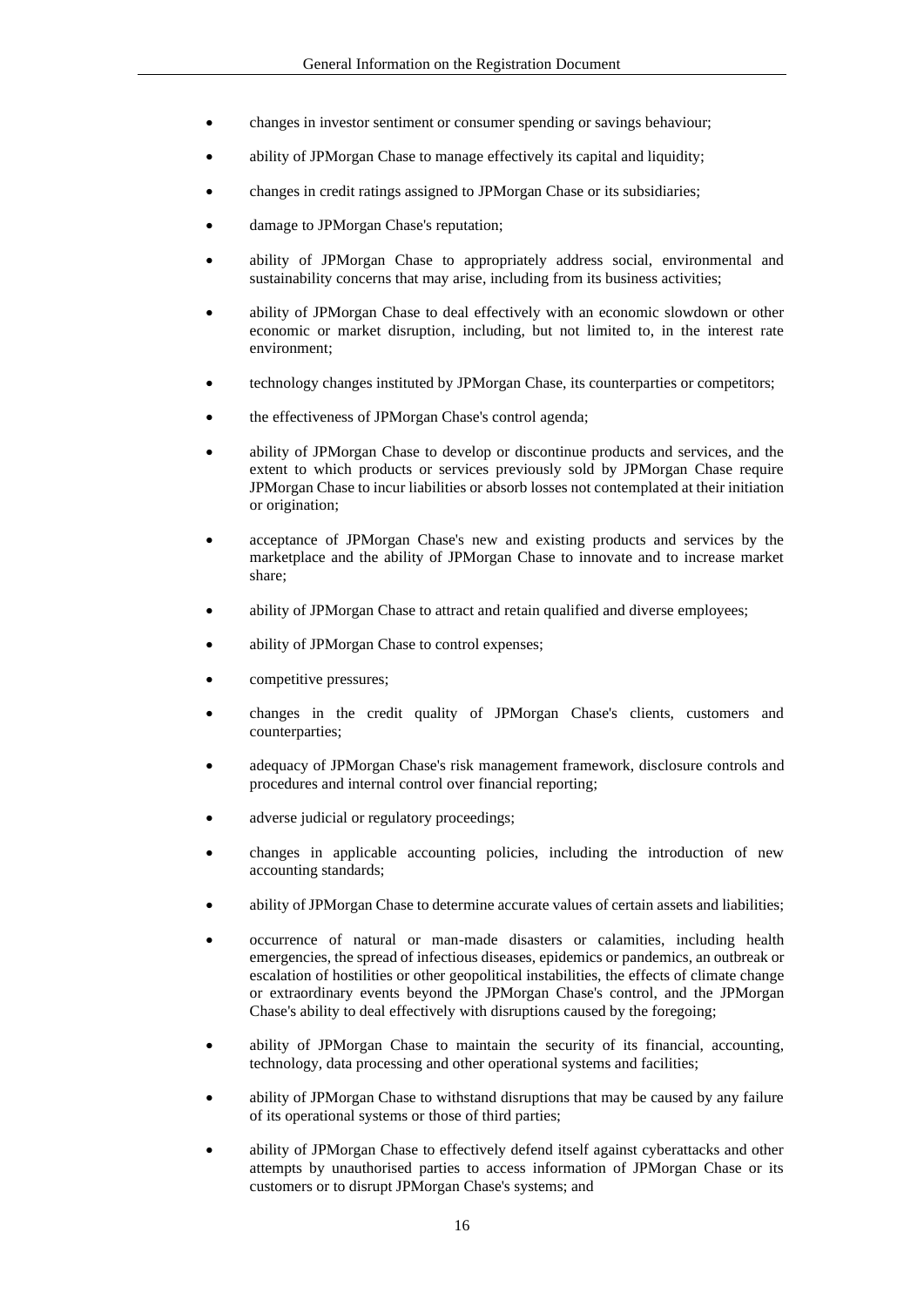• the other risks and uncertainties detailed in the section entitled "II. Risk Factors" of this Registration Document.

Any forward-looking statements made by or on behalf of JPMorgan Chase & Co. speak only as of the date they are made and JPMorgan Chase & Co. does not undertake to update forwardlooking statements to reflect the impact of circumstances or events that arise after the date the forward-looking statements were made. In the future, investors should, consult any further disclosures of a forward-looking nature which JPMorgan Chase & Co. may make in any subsequent Annual Reports on Form 10-K, Quarterly Reports on Form 10-Q, or Current Reports on Form 8-K filed with the SEC. Those reports will be available on the SEC website at www.sec.gov. If those reports contain significant new information which is relevant for JPMSE then JPMSE will file a supplement to the Registration Document to the extent required pursuant to Art. 23 of the Prospectus Regulation.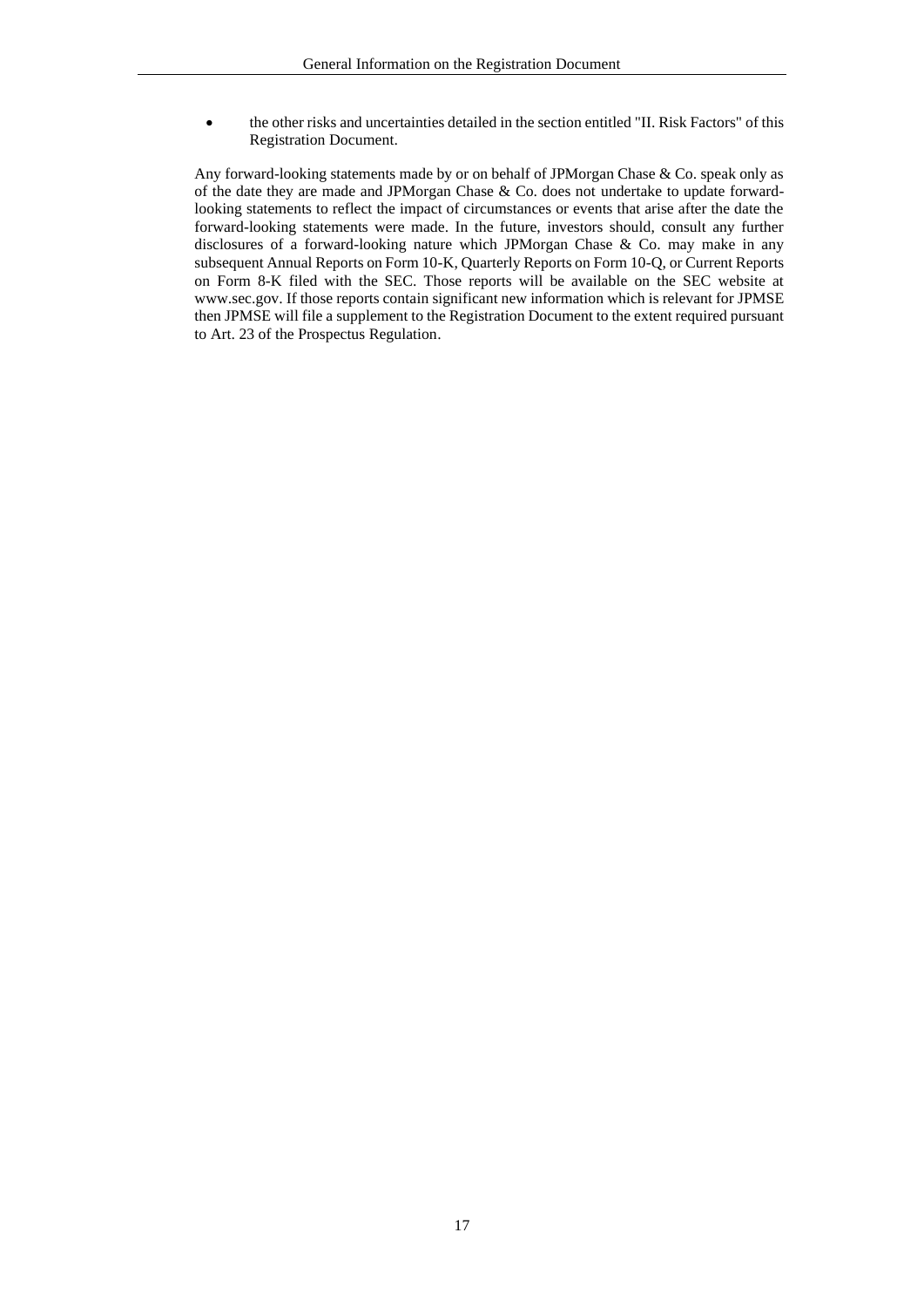## **IV. J.P. MORGAN SE**

## <span id="page-17-1"></span><span id="page-17-0"></span>1. **History and Development**

JPMSE is acting under the legal and the commercial name "J.P. Morgan SE". It was originally acting under the legal and commercial name J.P. Morgan AG and incorporated as a stock corporation (*Aktiengesellschaft*) domiciled in Germany on 4 November 1977.

On 22 January 2022, J.P. Morgan Bank (Ireland) PLC and J.P. Morgan Bank Luxembourg S.A. have merged into JPMAG. Subsequent to the merger, (i) JPMAG has acquired all assets and liabilities of J.P. Morgan Bank (Ireland) PLC ("**JPMBI**") and J.P. Morgan Bank Luxembourg S.A ("**JPMBL**") as the transferring companies, (ii) the transferring companies have ceased to exist, (iii) as part of the merger JPMAG has adopted the legal form of a Societas Europaea (*Europäische Aktiengesellschaft*) and has thereby became "J.P. Morgan SE" on 22 January 2022, (iv) JPMSE which has acquired and holds all assets and liabilities of the transferring companies and (v) J.P. Morgan International Finance Limited continues to be the sole shareholder of JPMSE (all together the "**Merger**").

JPMSE is registered at the commercial register at the local court of Frankfurt am Main under registered number HRB 126056 and has its registered office at Taunustor 1 (TaunusTurm), 60310 Frankfurt am Main, Germany (telephone number +49 69 7124 0). The Legal Entity Identifier of JPMSE is 549300ZK53CNGEEI6A29.

JPMSE has a full banking license in accordance with section 1 paragraph 1 of the German Banking Act (*Kreditwesengesetz* – "**KWG**") and is supervised by the European Central Bank ("**ECB**") and the German Federal Supervisory Authority (*Bundesanstalt für Finanzdienstleistungsaufsicht* – "**BaFin**").

## <span id="page-17-2"></span>2. **Principal Activities**

JPMSE is an indirect principal subsidiary of JPMorgan Chase & Co. in Germany which is within the European Economic Area ("**EEA**"). It has branches in Amsterdam, Athens, Brussels, Copenhagen, London, Madrid, Milan, Oslo, Paris, Stockholm and Warsaw. It has outwards services and branch passport across the EEA.

JPMSE conducts banking business with institutional clients, banks, corporate clients and clients from the public sector.

J.P. Morgan SE is an integral part of JPMorgan Chase and the strategic entity for the successful implementation of the Brexit strategy. In the past three years, J.P. Morgan SE has developed into the primary business unit for business activities in the areas of Investment Banking and Markets of the Corporate & Investment Bank for customers based in the EEA as well as for the management of significant risks in the Euro area. In 2021, the focus was on a controlled expansion of J.P. Morgan SE with regard to the implementation of our organizational structure and underlying processes, smooth client migration, transfer of customer portfolios, transfer of risk assets, capital planning and adequate staffing. In addition, J.P. Morgan SE continues to be JPMorgan Chase's central unit for Euro payments and acts as a depositary and global custodian bank for the German investment market. The activities are divided into the segments "Banking", "Markets", "Securities Services" and "Commercial Banking".

## Banking

This segment comprises Global Investment Banking, Payments and Lending.

Following the successful implementation of the Brexit plans at the start of 2021, all regulated EEA client-facing activities across all Global Investment Banking ("**GIB**") businesses, Mergers & Acquisitions ("**M&A**"), Debt Capital Markets ("**DCM**") and Equity Capital Markets ("**ECM**") are being undertaken from JPMSE.

The client base served by the Global Investment Banking GIB business includes corporates, governments, insurance companies and other financial institutions, private equity companies and family/start-up companies.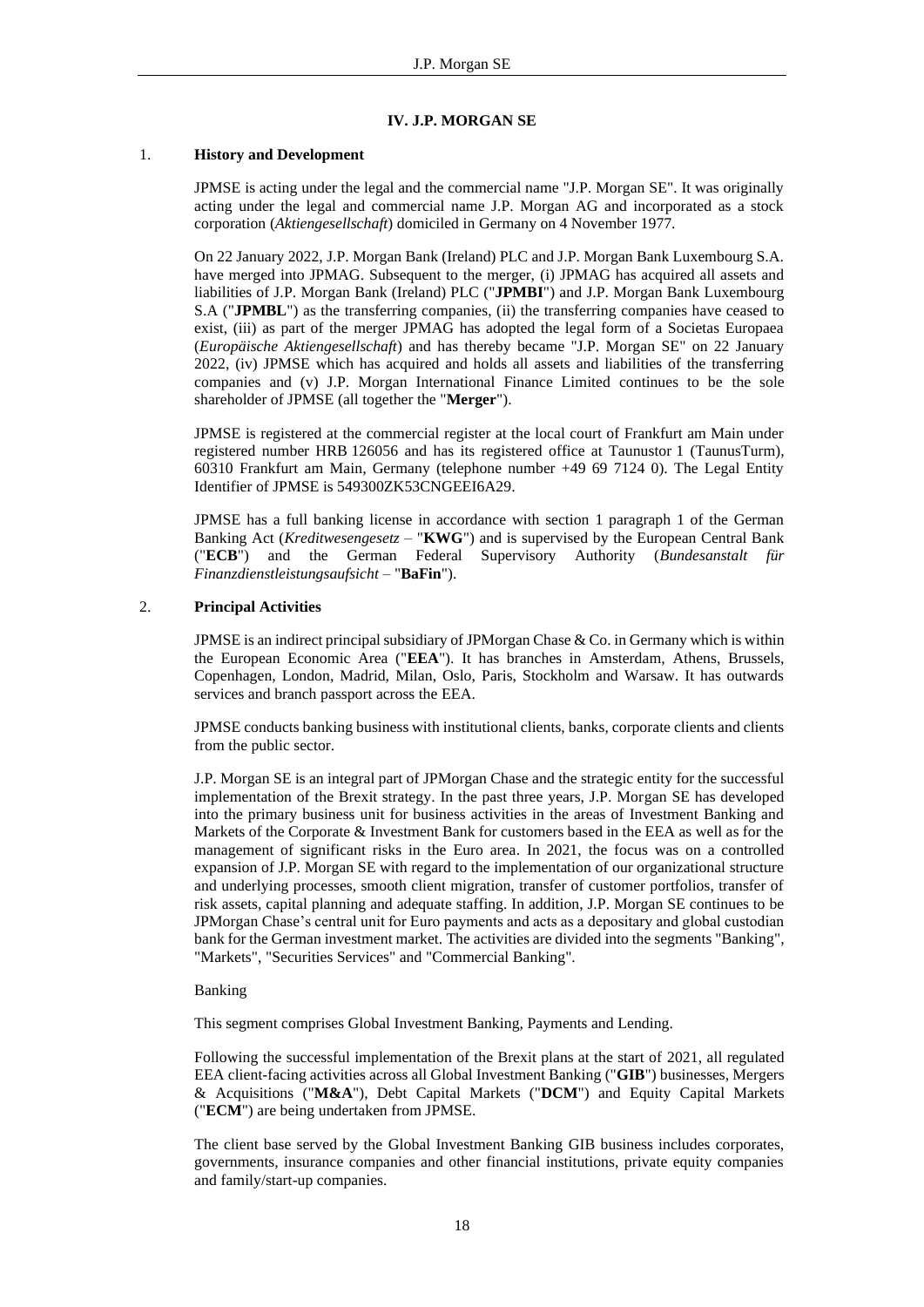Payments is the business division within JPMorgan Chase covering Treasury Services and Trade & Working Capital, offering the customers solutions for payment services, working capital management, liquidity management as well as financing and hedging solutions along the whole value creation chain across different industry segments and markets.

Following the Merger, JPMSE offers its range of Treasury Services payment and liquidity solutions not only in Frankfurt, but also from Amsterdam, Dublin and Luxembourg, offering accounts and payments processing in 38 currencies, and focusing on offering open bank solutions, The customer segment consists primarily of financial institutions, corporate customers and JPM group-wide companies.

JPMSE continues to bear the global responsibility for group-wide "high value" payment transactions in Euro. JPMSE is a member of all relevant Euro clearings, bit for high-value payments and for bulk payments, and is one of the leading banks in the area of clearing in the Trans-European Automated Real-time Gross settlement Express Transfer system ("**Target2**") and in the large-value payment system for single same-day euro transactions at a pan-European level ("**EURO1**") of the European Banking Association.

It is also JPMSE's goal to build up its position as the leading Euro-clearer in Target2 and EURO1 with offers to its multi-national corporate customers and financial institutions globally. With the flexibility of the booking location and strong focus on the topic of digitization and the innovation associated with it, the cooperation with fintechs and the launch of products with ESG components, JPMSE expects to further expand its market position on the area of Treasury Services in the coming years.

In the area of trade and working capital, JPMSE offers its customers a large number of innovative working capital-oriented products in addition to traditional financing and hedging products. These are products such as supplier financing programs or inventory financing programs. The expansion of the sales area, the cooperation with fintechs, the combination of products with ESG components and of course the further development of products will help JPMSE to continue to grow in the area of trade and working capital.

In 2021 JPMSE continued to support its clients in the European Economic Area ("**EEA**"), including private and public corporates, financial institutions and private equity companies, by granting further loan commitments. The product range comprised bilateral loans, syndicated loans and bridge loans as well as club deals, asset-based lending and facility agent and security trustee services.

At the end of the December 2021, JPMSE had outstanding loan commitments to clients in the amount of  $\epsilon$  13.7 billion.

The size of the credit portfolio in JPMSE is expected to remain at the 2021 level in the coming years.

#### Markets

The financial year 2021 was another year of significant changes for the "Markets" business in JPMSE, with the main focus being the completion of the migration of the market business impacted by of the UK's exit from the EU ("**Brexit**").

Brexit required adjustments to the business model in order to maintain JPMorgan Chase's current product range and EEA customer base.

While the repapering of the contracts with the impacted clients, the operational activation of customers, the set-up of market infrastructure providers and the set-up of the JPMSE as a primary dealer in selected EEA markets had been achieved in 2020, the primary focus in 2021 was the migration of the respective trading books from J.P. Morgan affiliates in the UK as well as the relocation of the identified front office and support staff into the Bank's Branches in the EEA.

The full implementation of the Brexit program was completed in December 2021. JPMSE is now the central risk management entity within JPMorgan Chase for products with a strong EU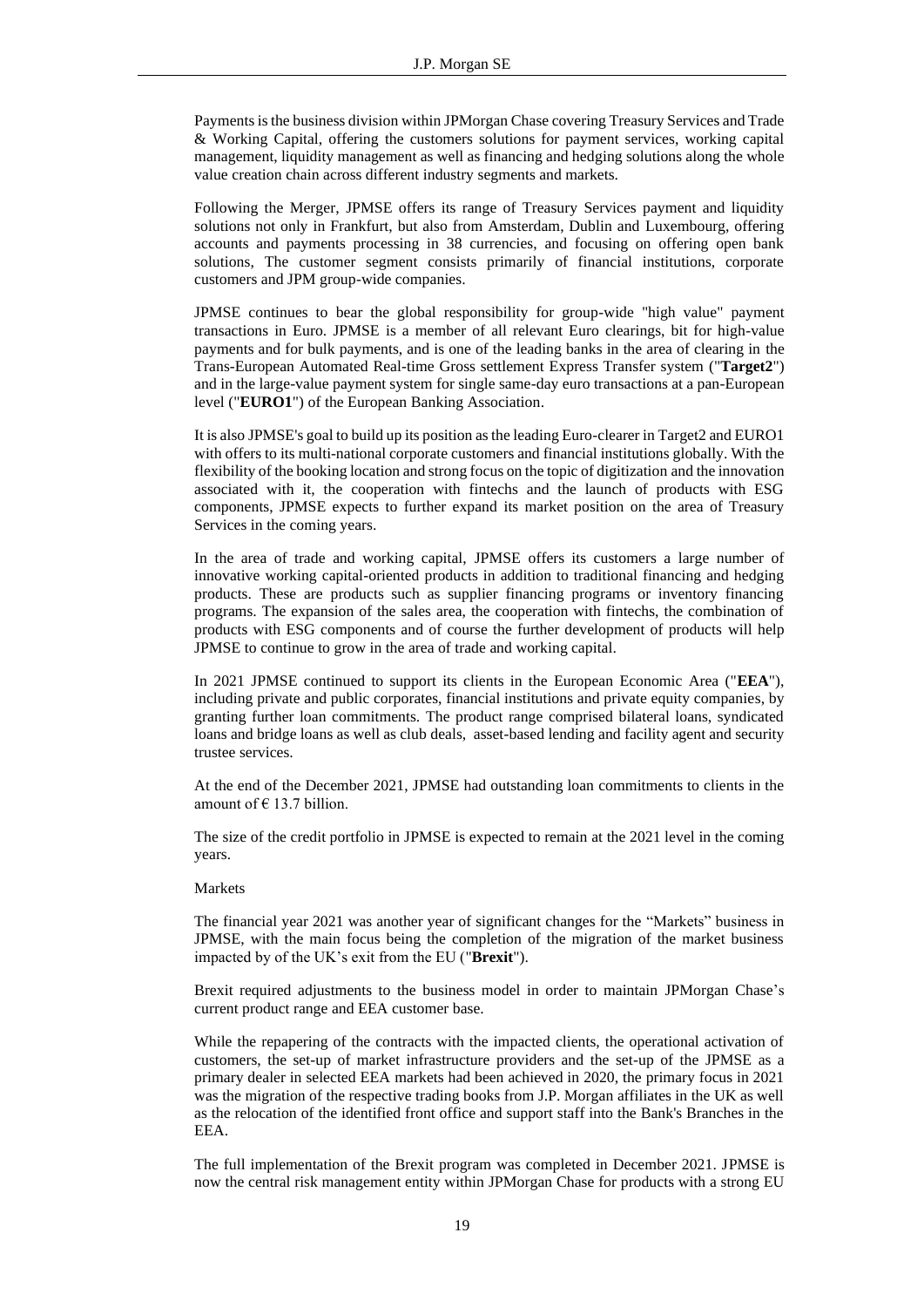nexus and JPMorgan Chase's Sales, Marketing and Trading activities are live and in business as usual mode.

JPMSE's Markets client base consists of institutional clients across all client sectors, including banks, asset managers, pension funds, insurance companies, hedge funds, private equity firms, special purpose vehicles ("**SPV**"), public sector entities and corporates.

JPMSE is primary client-facing entity for EEA clients and holds JPMorgan Chase's memberships of the EEA trading venues.

At the end of 2021, the Bank employed Trading staff in Frankfurt and Paris as well as Markets Sales staff in Brussels, Frankfurt, Madrid, Milan, Paris and Stockholm.

The various business areas in the "Markets" segment are: Rates, Fixed income financing, Securitized Product Group, Global Credit, Commodities, Currency & Emerging Markets and Equities (Cash Equities, EDG, Prime Finance, Global Clearing).

Securities Services

Following the Merger, JPMSE continues to act as a regulated custodian in Germany, having offered global custody and custodian services for institutional clients since 1995, but JPMorgan Chase's global Securities Services business unit will offer its range of products and services through Branches of JPMSE in Amsterdam, Brussels, Copenhagen, Dublin, Helsinki, Luxembourg, Oslo and Stockholm, which had previously been Branches of JPMBL and JPMBI.

In 2021, JPMSE was safekeeping a total volume of € 384 billion for its institutional clients and with net fund assets of  $\epsilon$  218 billion the Bank belongs once again to one of the largest depositaries in Germany at the end of this year according to the Bundesverband Investment und Asset Management e.V. ("BVI").

As in the previous years, JPMSE has given high priority to the implementation of product and process-related adjustments as part of its custody and depositary business. In addition, the planning and preparation of the cross-border merger of JPMSE was a focus topic in 2021. With the Merger, JPMSE assumes that the cooperation in the region will also be simplified for its customers. In the future only one legal entity will function, the JPMSE, as the central contractual partner of J.P. Morgan Chase in the EEA. The Securities Services business unit will continue to offer all securities services already provided by the three existing European companies and provide them equally via branches in the same locations where Securities Services is already represented today.

With the Merger, the range of products in JPMSE will expand and will include value-added services such as securities lending, collateral services, alternative fund services and transfer agency, which have so far been primarily provided by JP Morgan Bank Luxembourg S.A.

This expanded focus will also enable JPMSE to continue to offer its business in the usual high quality, taking into account the increased customer expectations, and with a correspondingly unchanged high level of customer satisfaction. In addition, a further expansion of the reporting service is planned for this year; an innovative online portal with more flexible options through the use of the latest technologies, real-time ESG and risk reporting with direct access to JP Morgan proprietary trading and risk management systems across all asset classes. In addition, JPMSE continues to invest in a comprehensive and provider-independent integration of front-, middle- and back-office systems through an open interface concept, in connection with automation and efficiency increases, among other things through FinTech solutions and strategic partnerships..

## Commercial Bank

Commercial Banking ("**CB**")'s business in JPMSE covers clients with revenues typically between USD 20 million and around USD 2 billion in two broad client segments: Middle Market Banking & Specialised Industries ("MMBSI"), with turnover typically between USD 20 to USD 500 million, and Corporate Client Banking & Specialised Industries ("CCBSI"), with turnover typically between USD 500 mm to USD 2 bn. CB engages and introduces other LOBs to meet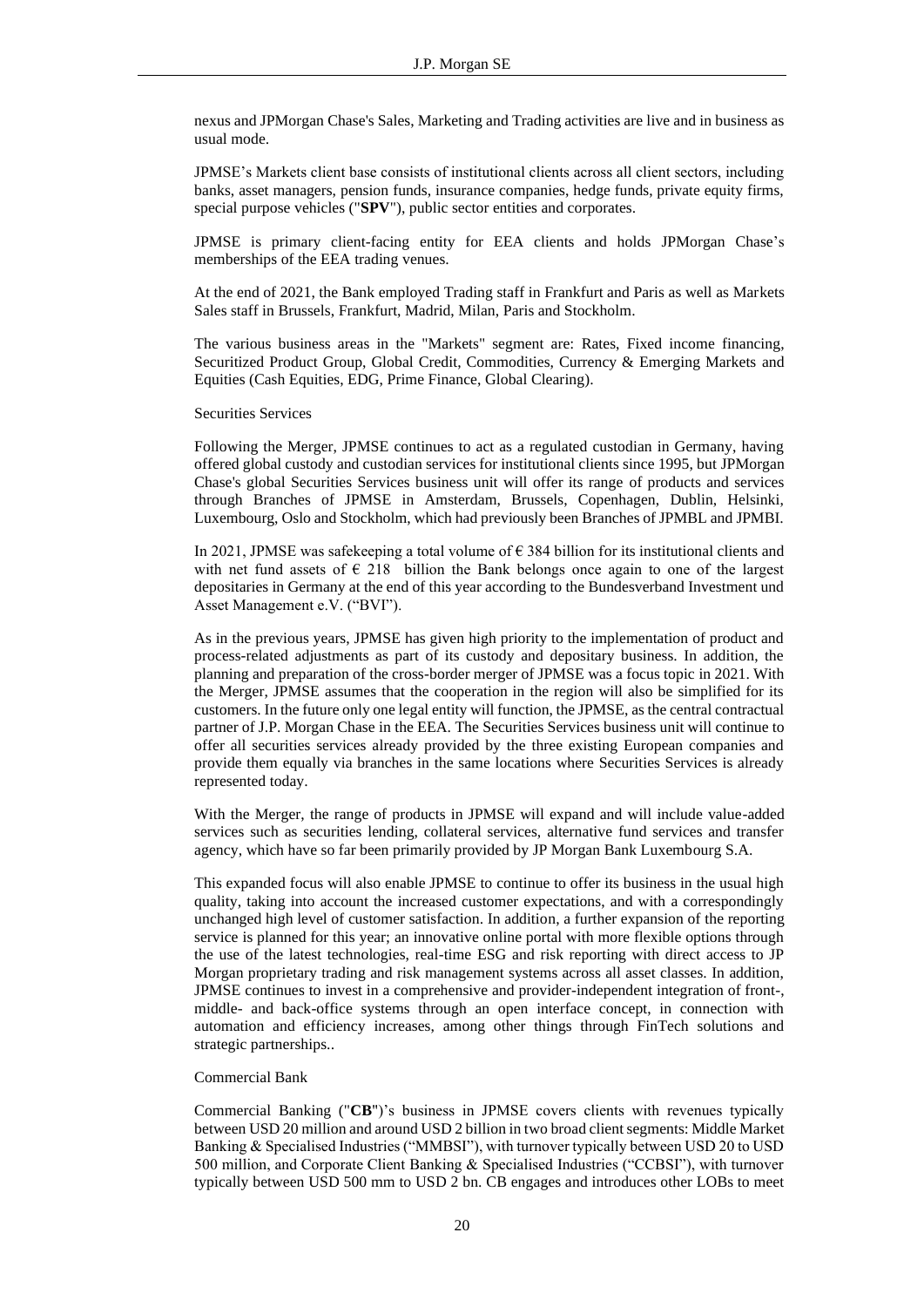the needs of its clients, primarily the CIB with a product range covering the provision of Payments, FX, credit and trading solutions, and also traditional corporate and investment banking products, including DCM, ECM, M&A and derivatives.

New Product Areas

Since the management focus in 2021 was on the successful completion of JPMorgan Chasewide Brexit strategy in order to establish JPMSE as the central legal entity for the segments, "Banking" and "Markets", within the Corporate & Investment Bank for customers in the European Union as well as on the preparation of the Merger in January 2022, the Bank refrained from implementing any new products of significance.

Borrowing and Funding Structure

There have been no material changes in the borrowing and funding structure of JPMSE since the last financial year, other than the Merger as detailed in the JPMSE 2021 Annual Report.

## <span id="page-20-0"></span>3. **Principal Markets**

In 2021, in the GIB area which comprises M&A, DCM and ECM activities, JPMorgan Chase prevailed with a market share of 8.3% according to Dealogic against strong competition from European and US investment banks and was ranked Number 1 with customers based in the European Union. With regard to lending, JPMorgan Chase was ranked Number 2 with a market share of 7.3%.

Due to the flexibility of the booking locations and the very innovative product range, JPMSE sees further growth in the area of Treasury Services. The volume in EUR clearing has grown continuously and the bank has a leading positions in both Target2 and EURO1 in terms of value and volume. In the area of e-commerce payment transactions, JPMSE increasingly sees new competitors. As result of JPMorgan Chase's investments in the area of Trade and Working Capital, it also expects a significant increase in its market position over the next few years.

With respect to the "Markets" segment, in the last three years, JPMorgan Chase and JPMSE has maintained a leading position with clients in the European Union and currently holds top 3 positions in JPMorgan Chase's main business areas of Rates, Credit and Equities according to external League Tables.

The strategic direction of the Bank's Markets Segment remains unchanged and aims at the continuous gain in market share as a full-service provider in Markets products and services, through consistent, reliable and high-quality service, both in terms of client interactions as well as execution services and capabilities.

Competition varies in scope and intensity within the different business segments. Typically, our competition consists of other US investment banks as well as some of the major European banks from Germany, France, Switzerland and the United Kingdom.

Given that J.P. Morgan SE can offer its target clients the full range of Markets products, we think that we are well positioned to support our clients and their specific needs as well as potential recruiting opportunities for key talent.

In the segment "Securities Services" and according to the German Investment Funds Association (BVI), JPMSE is one of the top 5 custodian banks in terms of assets under custody and has a share of approximately 8% of the total German fund market in terms of assets under custody and even a market share of 11% in the segment of special funds under custody, which corresponds to a third place. Within key EEA countries, JPMSE is the 2nd largest custodian in Luxembourg (for local domiciled funds) and 4th in Ireland. The main competitors include State Street, BNP Paribas, Northern Trust and BNY.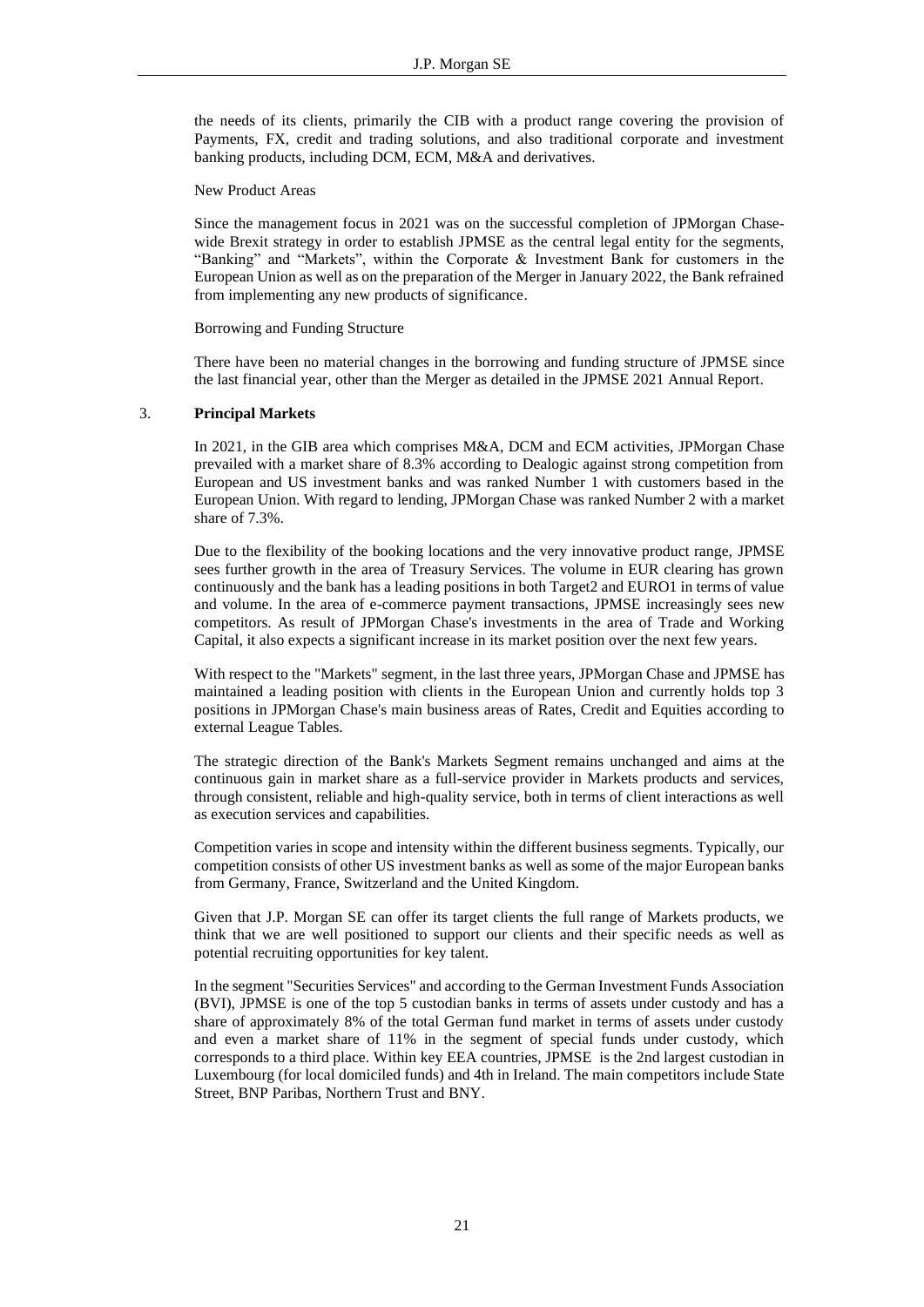## <span id="page-21-0"></span>4. **Business Overview**

JPMSE is a German bank and a credit institution within the meaning of the EU Directive 2013/13/EU ("**CRD IV**"), legally defined as an undertaking whose business is to receive deposits or other repayable funds from the public and to grant credits for its own account.

JPMSE's primary source of liquidity is driven by customer deposits.

## <span id="page-21-1"></span>5. **Organisational Structure**

The shares of JPMSE are held directly by J.P. Morgan International Finance Limited with its registered office in Newark, United States of America. JPMSE is an indirect subsidiary undertaking of its ultimate parent company JPMorgan Chase & Co., a company incorporated in the United States of America. JPMSE is a principal subsidiary of JPMorgan Chase & Co. JPMorgan Chase is a financial holding company incorporated under Delaware law in 1968, is a leading global financial services firm and is one of the largest banking institutions in the U.S. with operations worldwide. As a consequence of the respective ownerships JPMSE is dependent on its sole shareholder J.P. Morgan International Finance Limited and its ultimate parent company JPMorgan Chase & Co. and thus on the business strategy for JPMorgan Chase.

## <span id="page-21-2"></span>6. **Trend Information**

Negative statement

There have been no material adverse changes in the prospects of JPMSE since 31 December 2021.

There have been no significant changes in the financial performance of JPMSE since 31 December 2021, other than the Merger as detailed in the JPMSE 2021 Annual Report.

Information on any known trends and uncertainties.

Two major forces, COVID and the war in the Ukraine, are currently shaping the economic outlook not just in Europe, but globally.

On COVID, restrictions continue to ease even as Omicron cases pick up. Germany, which has been cautious, is removing almost all restrictions at the federal level, with only the possibility of local restrictions if local healthcare systems become very stretched. That seems less likely given the lower virulence of Omicron and high vaccination rates. Although JPMSE observes a similar development with regard to Omicron cases and hospitalisation rates in some European countries, such as France and Italy, other European countries show declining infection rates. Overall, mobility has yet to pick up, but the conditions for a further recovery in contact-intensive and travel services is in place. Although some uncertainties and concerns remain regarding the emergence of new more dangerous variants and the deteriorating protection of the current vaccine especially towards the 4th quarter 2022, the general conditions for an ongoing and sustainable economic recovery at the start of 2022 have been quite positive.

The military action against Ukraine, however, which Russia started on 24 February 2022, and which continued through the month of March and April without the expectation of an immediate end, led to EU-wide as well as US sanctions against Russia with focus on Russian banks, corporates and individuals, but also against the primary and secondary market in government bonds and other securities.

While the full economic ramifications of the conflict, including potential effects on global growth, can't yet be measured, some of the consequences of the conflict are becoming clearer, mainly in the form of higher commodity and energy prices which are pushing up inflationary pressures. Multiple scenarios with different degree of severity are possible, and JPMSE continues to monitor the political development and to assess the economic impact very closely as part of the risk management in JPMSE, but also in the context of the global crisis management of the J.P. Morgan Group. Key focus will be consumer confidence, since households could cut back on spendings, as well as business investments which are likely to be affected with suppliers's delivery times deteriorating again.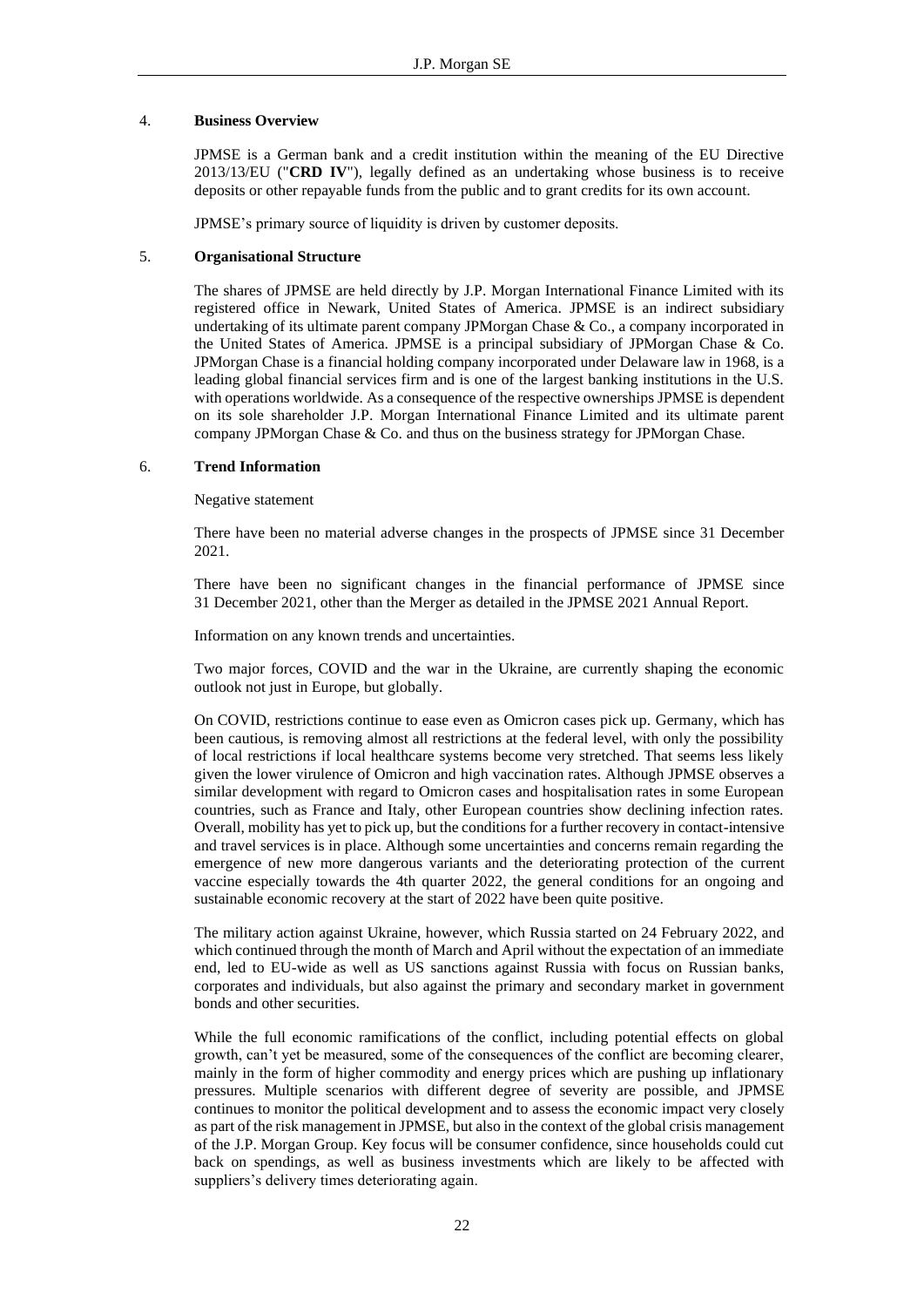In order to offset the effects of higher prices and sanctions, a combination of short-term national fiscal policy actions and ongoing effective monetary and financial policy measures of central banks and governments may be required. The lessons learnt from the current crisis is also likely to change the European approach, since vulnerabilities, when it comes to trade relationships and security, have become obvious. This may require significant investment programmes, both public and private, where international banks will play an important role in raising capital not just with European investors, but globally.

Climate change and the transition to a low-carbon economy will continue impacting the strategic direction of JPMSE in the short and long term.

Despite challenging macroeconomic conditions, especially from the geopolitical backdrop, JPMSE expects that sustainability will remain a megatrend which will continue to shape the economy and the financial industry. The growing demand for climate and sustainability solutions has been demonstrated by rising levels of sustainable financing in the market. Climate change remains the primary focus of many ESG strategies, and JPMSE expects investors to increasingly focus on credible transition strategies in highly-exposed sectors such as oil  $\&$  gas, electric power and automobile. Climate change impacts every industry sector, including the financial industry. JPMSE therefore sees new business opportunities across industries for JPMSE to support its clients' strategies for transitioning to a lower-carbon economy and for positioning themselves to capitalize on opportunities to advance sustainable solutions. In JPMSE, this strategic transformation process is supported by an ESG coordination office that reports directly to JPMSE's CEO, set up in early 2021.

Importantly, climate change and the transition to a low carbon economy create risks for financial institutions and their clients. Understanding and managing the impact of climate risk will therefore remain a key focus area of the Bank.

In addition to climate and the environment, JPMSE expects Diversity, Equity & Inclusion to become increasingly strategic for organizations to attract talent and deliver for clients and its community.

Transparency about its ESG strategy and performance will also remain a focus as stakeholders' ESG information needs increase and disclosure requirements in Europe and beyond continue to evolve. Therefore, JPMSE is enhancing its ESG disclosures this year and going forward by including a specific Non-Financial Disclosure as an annex to its Annual Report.

Following the exit of the United Kingdom from the European Union, the absence of "equivalence" framework remains one of the key concerns not only for the financial industry. While JPMSE does not see a benefit in a fragmentation of the international financial market by not granting equivalence, there is a risk that the question of equivalence with regard to the clearing of derivatives via CCP becomes a token of political discussions between the UK and the EU.

The cybersecurity outlook for JPMSE and the financial sector for 2022 will be driven, in large part, by the continued socioeconomic volatility that businesses continue to face as a result of the pandemic. Throughout 2022, it is expected that nation-state threat actors will continue to conduct cyber espionage campaigns, while advanced cybercriminal groups will continue to evolve and adapt for the greatest return on investment. This includes ransomware attacks which have significantly increased and have resulted in higher pay-outs for threat actors. In addition, JPMSE expects attacks targeting the supply chain to continue and as long as suppliers fail to implement adequate security controls, the threat will persist in 2022. And it is evident to everyone, with the war in Ukraine, that grave damage could be inflicted if cyber is widely used as a tool of war. JPMorgan Chase is of the view it has some of the best cyber protections in place, as well as the best talent to monitor and guard its information.

Following the successful implementation of the Brexit program by the end of 2022 and the execution of the Merger and the subsequent creation of JPMSE, JPMorgan Chase will focus on the further integration of Payments activities which are currently offered to EEA clients from other JPM affiliates into JPMSE as the primary legal entity of the Corporate & Investment Bank for customers based in the EEA, an expansion of product offerings to JPMorgan Chase's clients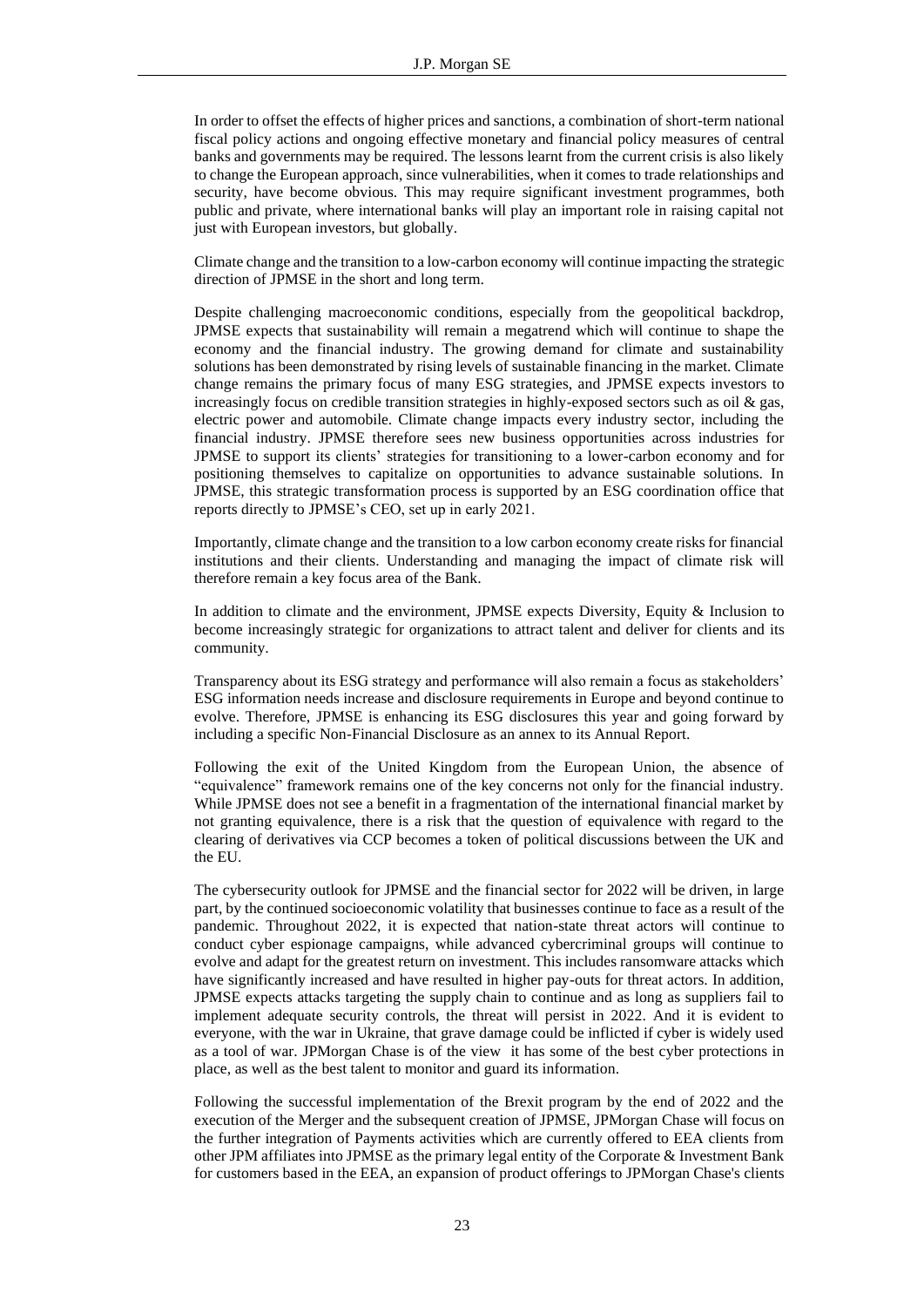across all segments with a strong ESG nexus and on other strategic business initiatives targeting new client segments.

With regard to the 2022 earnings situation of JPMSE, it is anticipating a significant increase in its interest and commission income in the range of 80% in comparison to 2021, primarily as a result of the Merger with the expanded business activities related to Securities Services and Payments and the new segment of the Private Bank, but also based on further expected revenue growth in Markets. The planned growth of profit before tax is expected to be in the range of 26%, hence at a lower pace than the increase in its operating income, since some of the incoming business activities have a structurally less favourable cost-income ratio. Ultimately JPMSE target an efficiency ratio which is below 70%.

With regard to its capital structure, the Merger has resulted in an increase of the Bank's Tier 1 Capital of around  $\epsilon$  5 billion, standing at around  $\epsilon$  21 billion at the end of January 2022, as well as an in increase of its Tier 2 Capital of around  $\epsilon$  3 billion, standing at around  $\epsilon$  13 billion at the end of January 2022. With a total own funds of around  $\epsilon$  34 billion at the end of January 2022, JPMSE has a strong capital base to support its growth strategy across all Segments..

JPMSE expects its Common Equity Tier 1 ratio (CET1 ratio) as well as the Total Capital Ratio to be stable throughout the year compared to 2021, offering a comfortable capital buffer and adequate flexibility in pursuing its strategic goals and seizing new business opportunities.

Overall JPMSE is closely monitoring the situation in the Ukraine, and re-assessing its current plan assumptions as the Ukraine/Russian conflict evolves. Without doubt, the evolving situation has led to unease and intensified anxiety in global markets, with this being particularly reflected in commodity markets. While the full economic ramifications of the conflict and sanctions on Russia, including the potential effects on global growth, can't yet be measured, they will – at a minimum – slow the global economy. Thanks to the well-diversified business model of JPMSE with a potentially varying sensitivity of segments to the economic consequences of the ongoing war situation, JPMSE remains optimistic to achieve its 2022 targets.

Of much greater importance, however, is the extreme suffering of the people of Ukraine. The human cost is yet to be determined. JPMorgan Chase has pledged support to the relief efforts and will continue to do so, hoping for a return to peace in the region soon.

2022 will also bring about a busy regulatory agenda in the European Union with focus on market data through the proposed amendments to the Markets in Financial Instruments Regulation (MiFIR), the implementation of the previously adopted so-called MiFID Quick Fix reform, further discussions on the Review of the Clearing Thresholds under the European Market Infrastructure Regulation (EMIR) and the planned amendments to the Capital Requirement Regulation (CRR) and Capital Requirements Directive (CRD). Furthermore JPMSE expects to see the formal adoption of the first harmonised European legislation for Markets in Crypto-Assets (MICA) as well as Digital Operational Resiliency (DORA). With the EU and the UK following their own regulatory change initiatives, growing differences between various elements of the EU and UK frameworks are expected to create an additional layer of complexity for market participants active in both markets which JPMSE will need to manage for the benefit of its clients which it serves.

## <span id="page-23-0"></span>7. **Directors and Officers**

The administrative, management and supervisory bodies of JPMSE comprise its Management Board and its Supervisory Board. Set forth below are the names and positions of JPMSE's Directors at the date of this Registration Document. The business address of each of the members of the Management Board and the Supervisory Board is Taunustor 1 (TaunusTurm), 60310 Frankfurt am Main, Germany.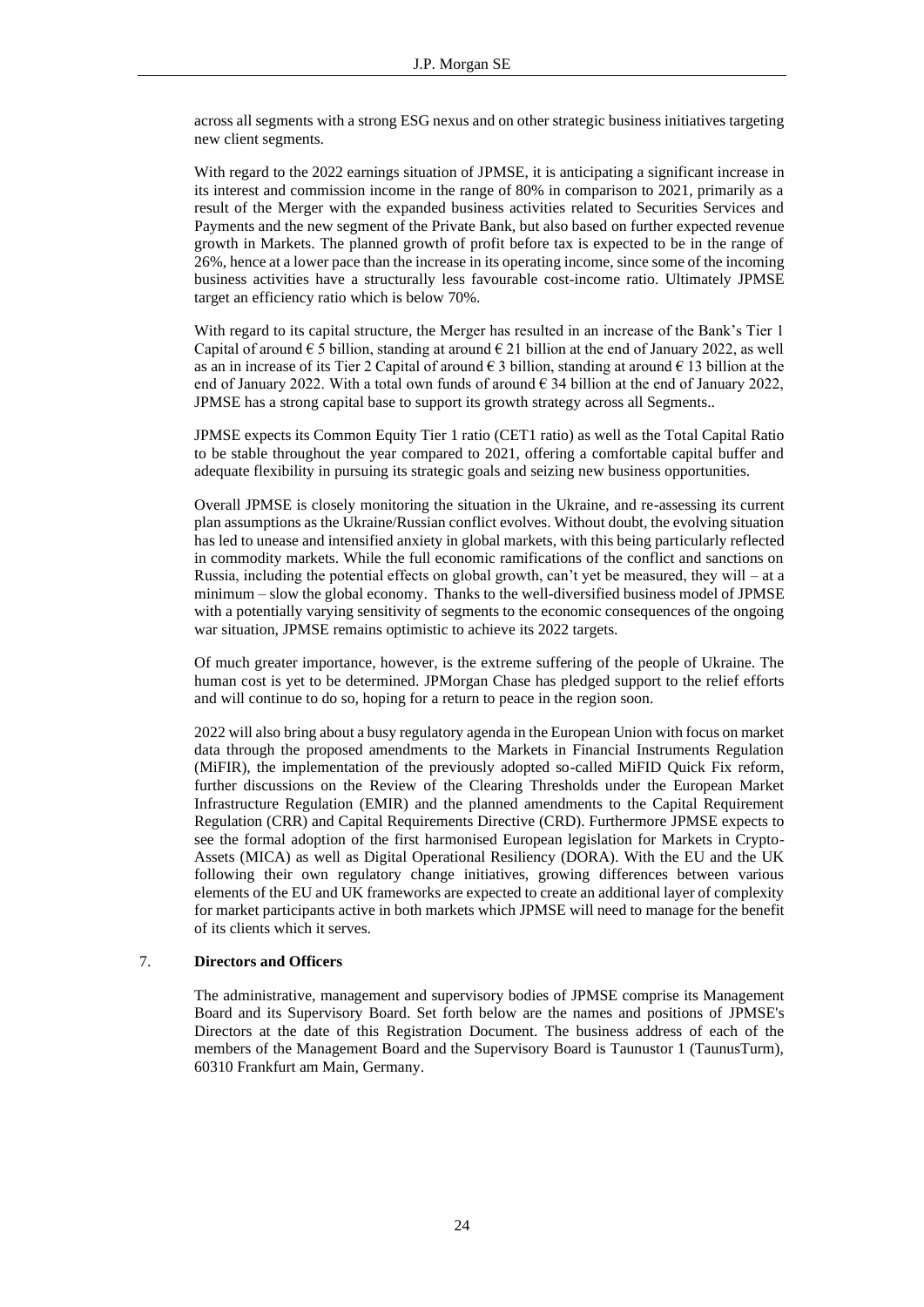Members of the Management Board

| <b>Name</b>                      | <b>Function</b>                                                                   | <b>Principal Outside Activities</b>                             |  |
|----------------------------------|-----------------------------------------------------------------------------------|-----------------------------------------------------------------|--|
| Stefan Behr                      | Chairperson of the<br>Management Board,<br><b>Managing Director</b>               | N/A                                                             |  |
| Cindyrella Amistadi              | Head of Technology,<br>Operations and<br>Outsourcing,<br><b>Managing Director</b> | $N/A$ .                                                         |  |
| Nicholas Conron                  | CRO; Managing<br>Director                                                         | Supervisory body: Esparity Solar<br>(UK) Holdings Limited       |  |
| Pablo Garnica                    | <b>Head of Private</b><br>Banking; Managing<br>Director                           | Management body: J.P. Morgan<br>(Suisse) SA                     |  |
| <b>Burkhard Kübel-</b><br>Sorger | CFO; Managing<br>Director                                                         | N/A                                                             |  |
| <b>Tom Prickett</b>              | <b>Head of Market</b><br>Trading; Managing<br>Director                            | N/A                                                             |  |
| Gunnar Regier                    | <b>Markets Business Area</b><br>Director; Managing<br>Director                    | Management body: J.P. Morgan<br>Securities plc Frankfurt Branch |  |

## Members of the Supervisory Board

| <b>Name</b>       | <b>Function</b>                                                                       | <b>Principal Outside</b><br><b>Activities</b>                                                                        |
|-------------------|---------------------------------------------------------------------------------------|----------------------------------------------------------------------------------------------------------------------|
| Mark S. Garvin    | Chairperson of the<br>Supervisory Board;<br>Member of the<br>Supervisory Board        | Managing Director, J.P. Morgan<br>Europe Limited                                                                     |
| Guy J. America    | Deputy Chairperson of<br>the Supervisory Board,<br>Member of the<br>Supervisory Board | Managing Director, J.P. Morgan<br>Securities plc                                                                     |
| Andrew Cox        | Member of the<br>Supervisory Board                                                    | Supervisory Body: J.P. Morgan<br>Markets Limited                                                                     |
| <b>Susan Dean</b> | Member of the<br>Supervisory Board                                                    | N/A                                                                                                                  |
| Wanda Eriksen     | Member of the<br>Supervisory Board                                                    | Supervisory Body: Axa<br>Switzerland; AXA-ARAG Legal<br>Protection Ltd (subsidiary of<br>AXA); Catlin Re Switzerland |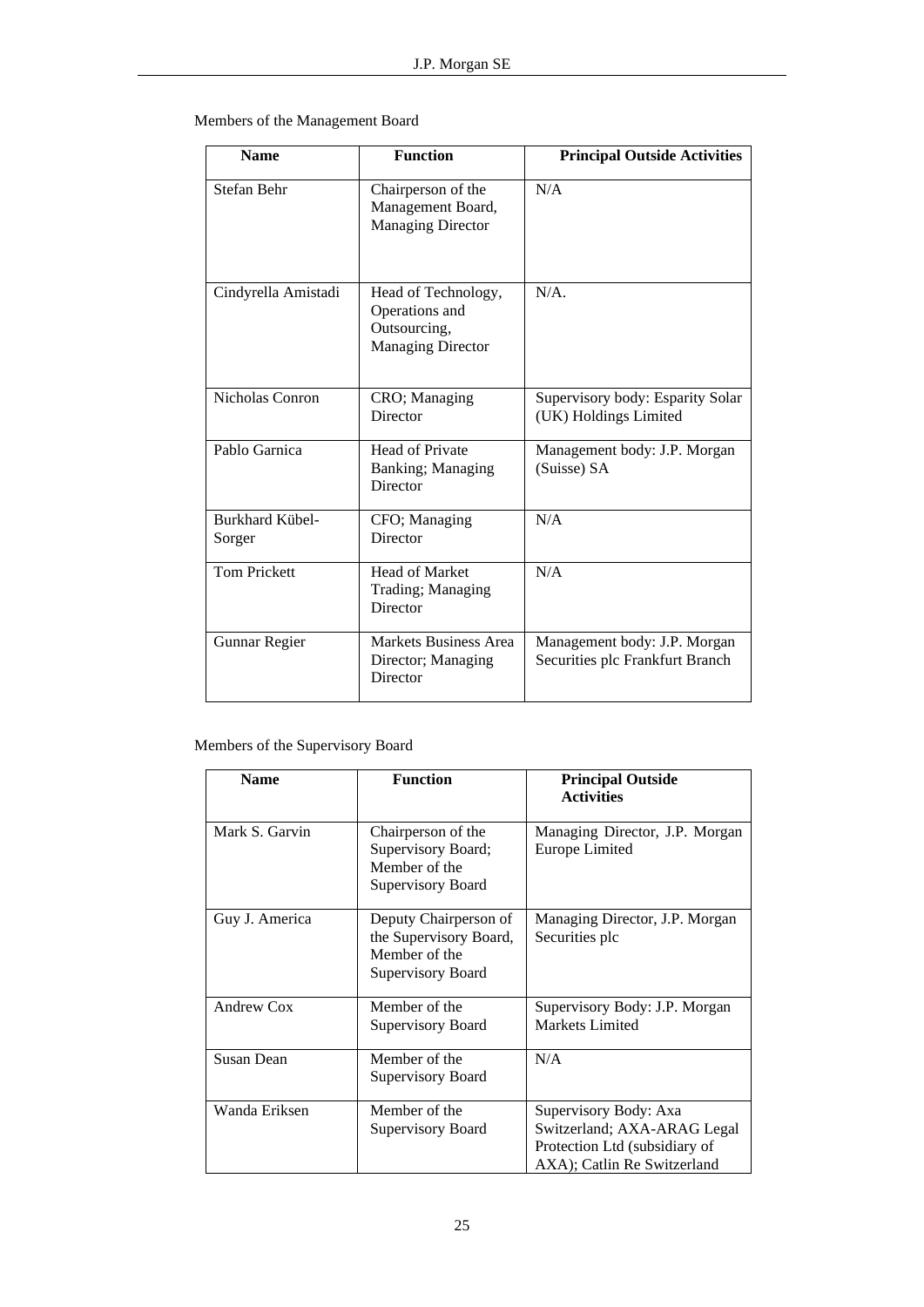|                                  |                                                                     | Ltd (subsidiary of AXA); Aquila<br>AG; Arnold AG (Vice Chair) |
|----------------------------------|---------------------------------------------------------------------|---------------------------------------------------------------|
| Mark Golding                     | Member of the<br>Supervisory Board                                  | N/A                                                           |
| Marco Kistner                    | Member of the<br>Supervisory Board                                  | N/A                                                           |
| Elena Korablina                  | Member of the<br>Supervisory Board                                  | Managing Director, JPMorgan<br>Chase Bank NA                  |
| <b>Tracey Campbell</b><br>Devery | Member of the<br>Supervisory Board<br>(Employee)<br>Representative) | N/A                                                           |
| Maja Torun                       | Member of the<br>Supervisory Board<br>(Employee)<br>Representative) | N/A                                                           |
| Stephane Wathelet                | Member of the<br>Supervisory Board<br>(Employee)<br>Representative) | N/A                                                           |

There are no material potential conflicts of interest between any duties owed to JPMSE by the members of the Management Board or the Supervisory Board of JPMSE identified above and their private interests and/or outside duties.

## <span id="page-25-0"></span>8. **Financial information**

Historical financial information

Financial information of JPMSE for the financial year 2021 including comparison comparative figures for the financial year 2020 ("**JPMSE 2021Annual Report**") prepared in accordance with International Financial Reporting Standards ("**IFRS**") as endorsed in the European Union are hereby incorporated by reference pursuant to Article 19 of the Prospectus Regulation. The information so incorporated by reference into this Registration Document is in each case identified in the table set out in subsection "13. Information incorporated by reference" below by designation of the document (including section and page number) in which the respective information is contained.

Financial information of JPMSE for the financial year 2020 ("**JPMAG 2020 Annual Report**") prepared in accordance with IFRS as endorsed in the European Union are hereby incorporated by reference pursuant to Article 19 of the Prospectus Regulation. The information so incorporated by reference into this Registration Document is in each case identified in the table set out in subsection "13. Information incorporated by reference" below by designation of the document (including section and page number) in which the respective information is contained.

Interim financial information

JPMSE produces unaudited interim financial statements in respect of the period ended 30 June in each year.

## Auditing of financial information

BDO AG, statutory auditors (*Wirtschaftsprüfungsgesellschaft*), have audited without qualification JPMSE's audited financial statements for the financial year ended 31 December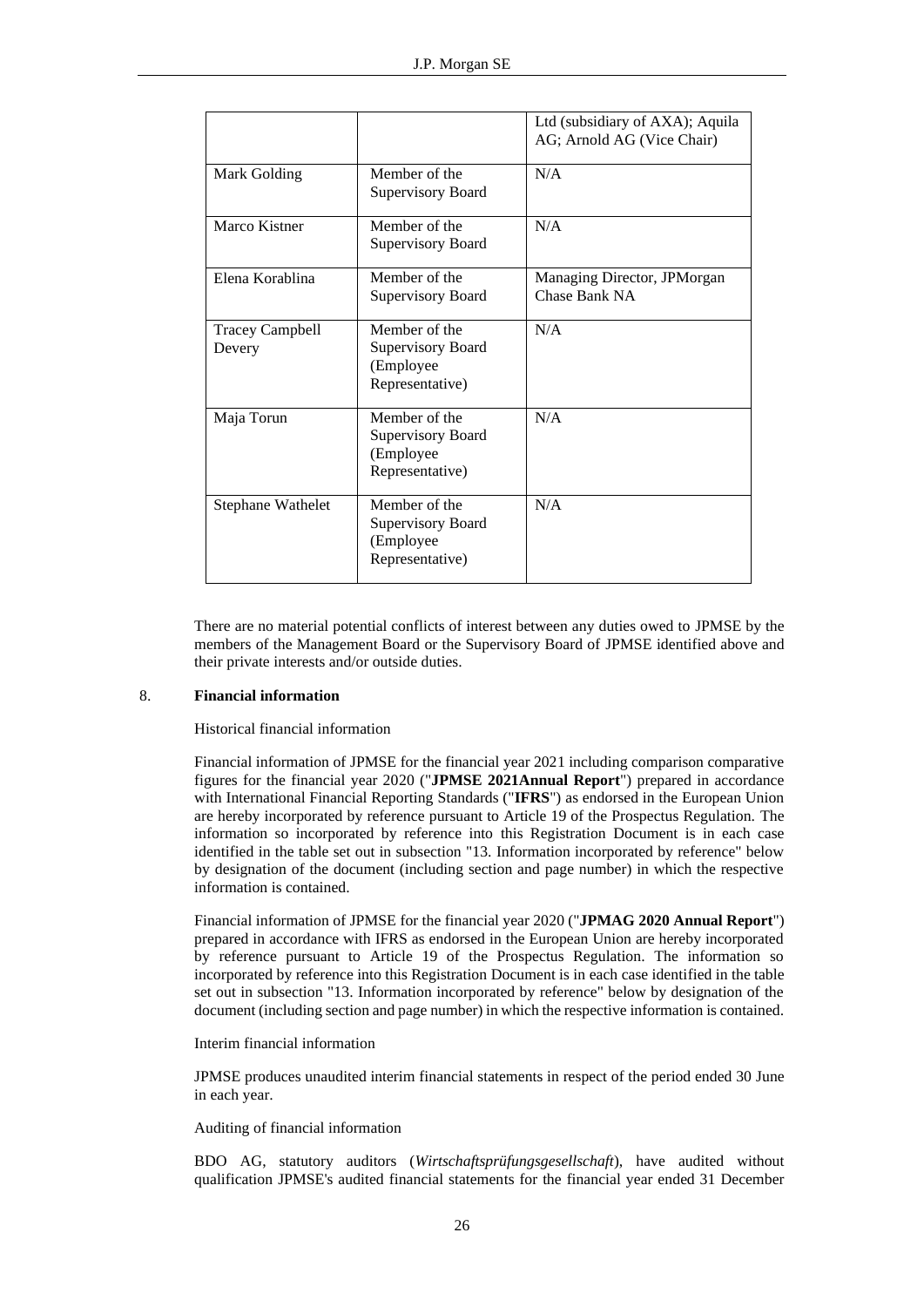2021. The auditor's report appears on pages 196 to 202 of the JPMSE 2021 Annual Report and the information contained in such report is incorporated by reference into this Registration Document (see also the table set out in subsection "13 Information incorporated by reference" below by designation of the document (including section and page number).

The address of BDO AG is: Hanauer Landstraße 115, 60314 Frankfurt, Germany.

PricewaterhouseCoopers GmbH, statutory auditors (*Wirtschaftsprüfungsgesellschaft*), have audited without qualification JPMAG's audited financial statements for the financial year ended 31 December 2020. The auditor's report appears on pages 162 to 170 of the JPMAG 2020 Annual Report and the information contained in such report is incorporated by reference into this Registration Document (see also the table set out in subsection "13 Information incorporated by reference" below by designation of the document (including section and page number).

The address of PricewaterhouseCoopers GmbH is: Friedrich-Ebert-Anlage 35-37, 60327 Frankfurt am Main, Germany.

## <span id="page-26-0"></span>9. **Capital Structure**

JPMSE is a wholly-owned subsidiary of J.P. Morgan International Finance Limited, a company incorporated in Newark/Delaware, USA.

The share capital of JPMSE amounts to EUR 1,867,201,587.12 and is divided into 160,000,136 registered shares (*Namensaktien*) with restricted transferability requiring JPMSE's consent (*Vinkulierung*).

## <span id="page-26-1"></span>10. **Memorandum and Articles of Association**

JPMSE's objects as set out in section 2 of its statues (Satzung) are:

- to conduct all banking businesses in the meaning of section 1 (1) sentence 2 KWG (except for mortgage bond business (Pfandbriefgeschäft) in the meaning of section 1 (1) sentence 2 no. 1a KWG and the activity as a central counterparty in the meaning of section 1 (31) KWG (section 1 (1) sentence 2 no. 6 KWG));
- to conduct all other financial services in the meaning of section 1 (1a) sentence 2 and 3 KWG and section 32 (1a) KWG (except for the operating of a multilateral trading facility (section 1 1a sentence 2 no. 1b KWG), the operating of an organised trading facility (section 1 1a sentence 2 no. 1d KWG) and limited depositary business (eingeschränktes Verwahrgeschäft) (section 1 (1a) sentence 2 no. 12 KWG);
- to conduct all other banking businesses, financial services and payment services which do not require a separate license;
- to conduct any other activities which it deems appropriate to promote the company's objects; and
- it is allowed to purchase and sell real estate properties, to establish branches in Germany and abroad, to invest into companies of the same, a related or (in exceptional cases) a different kind and it may conclude inter-company and joint venture agreements.

## <span id="page-26-2"></span>11. **Legal and arbitration proceedings**

JPMSE is not and has not been involved in any governmental, legal or arbitration proceedings relating to claims or amounts that are material during the 12-month period ending on the date of this Registration Document which may have, or have had in the recent past, significant effects on the financial position or profitability of JPMSE nor, so far as JPMSE is aware, are any such governmental, legal or arbitration proceedings pending or threatened.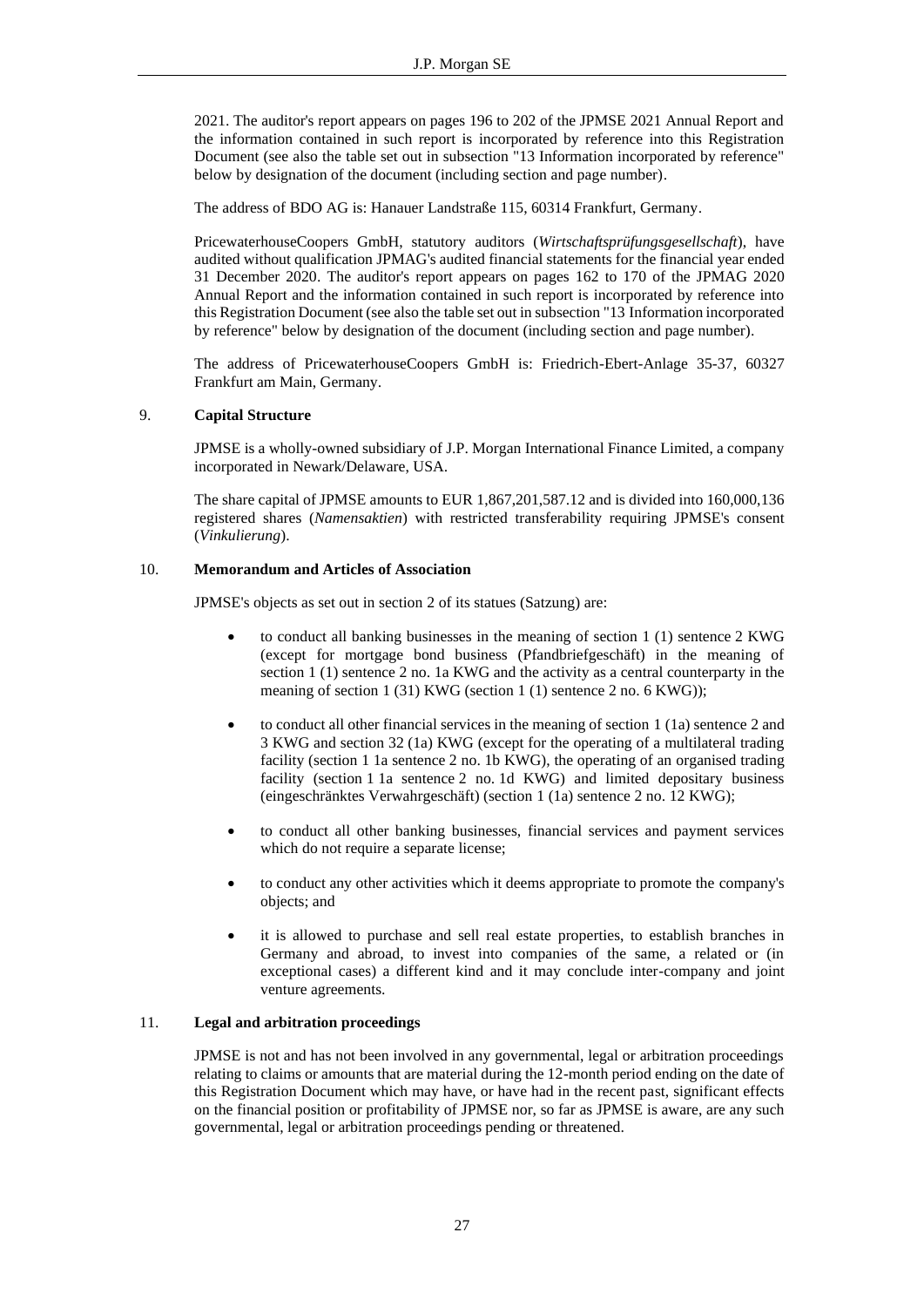## <span id="page-27-0"></span>12. **No significant change in JPMSE's financial position**

There have been no significant changes in the financial position of JPMSE since 31 December 2021, other than the Merger as detailed in the JPMSE 2021 Annual Report.

## <span id="page-27-1"></span>13. **Information incorporated by reference**

This document should be read and construed in conjunction with the information incorporated by reference into this Registration Document. The information set out in the table below and contained in the following documents is incorporated by reference into this Registration Document and deemed to be part of this Registration Document:

- (i) the audited annual report of JPMSE for the financial year ended 31 December 2021 (the "**JPMSE 2021 Annual Report**");
- (ii) the audited annual report of JPMAG for the financial year ended 31 December 2020 (the "**JPMAG 2020 Annual Report**"); and
- (iii) the registration document of J.P. Morgan Structured Products B.V. dated 20 April 2022 which has been approved by the Commission de Surveillance de Secteur Finance in Luxembourg (the "**JPMSP Registration Document**").

Any information incorporated by reference that is not included in the cross-reference list is considered to be additional information and is not required by the relevant schedules of the Prospectus Regulation.

The table below sets out the relevant page references for the information which is incorporated into this Registration Document by reference and the sections and pages where such information appears in this Registration Document.

| Information incorporated by reference | Page reference<br>of Document | Section / Page in the<br><b>Registration</b><br><b>Document</b> |
|---------------------------------------|-------------------------------|-----------------------------------------------------------------|
| From the JPMSE 2021 Annual Report     |                               |                                                                 |
| Management report                     | Pages 4 to 72                 | IV.8. / Pages 26                                                |
| Assurance by the Management Board     | Page 74                       | IV.8. / Pages 26                                                |
| Financial statements:                 |                               |                                                                 |
| Income statement                      | Page 76                       | IV.8. / Pages 26                                                |
| <b>Balance</b> sheet                  | Page 77                       | IV.8. / Pages 26                                                |
| Changes in equity                     | Page 78                       |                                                                 |
| Cash flow statement                   | Page 79                       |                                                                 |
| Notes to the financial statements     | Pages 80 to 195               | IV.8. / Pages $26$                                              |
| Independent auditors' report          | Pages 196 to<br>202           | IV.8. / Pages 26                                                |
| From the JPMAG 2020 Annual Report     |                               |                                                                 |
| Management report                     | Pages 2 to 60                 | IV.8. / Pages 26                                                |
| Assurance by the Management Board     | Page 62                       | IV.8. / Pages 26                                                |
| Financial statements:                 |                               |                                                                 |
| Income statement                      | Pages 64                      | IV.8. / Pages $26$                                              |
| <b>Balance</b> sheet                  | Pages 65                      | IV.8. / Pages 26                                                |
| Changes in equity                     | Page 66                       |                                                                 |
| Cash flow statement                   | Page 67                       |                                                                 |
| Notes to the financial statements     | Pages 68 to 161               | IV.8. / Pages 26                                                |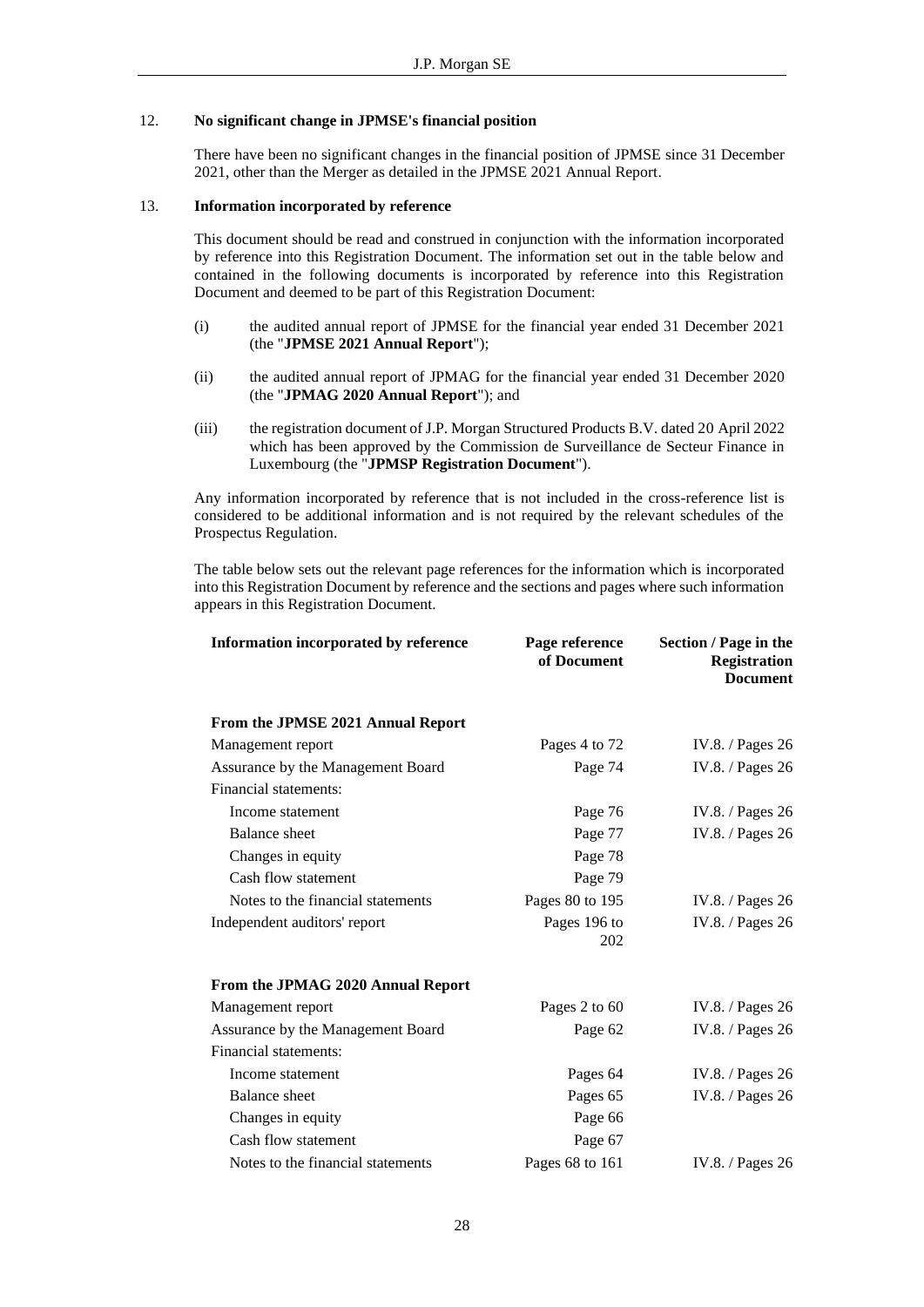| Independent auditors' report | Pages 162 to<br>170 | IV.8. / Pages $26$ |
|------------------------------|---------------------|--------------------|
|                              |                     |                    |

## **From the JPMSP Registration Document**

Risk Factors / Subsections 1. to 5. Pages 5 to [4](#page-3-0)0 II.1. / page 4

Investors who have not previously reviewed the information contained in the above documents should do so in connection with their evaluation of any Securities. In case of any inconsistencies between any statement contained in such a document and a statement contained in this Registration Document as supplemented from time to time by any supplement filed under Article 23 of the Prospectus Regulation, the statement in the Registration Document shall prevail. The documents from which information is incorporated by reference will be available at the following websites:

- (i) The JPMSE 2021 Annual Report at: [https://www.jpmorgan](https://protect-eu.mimecast.com/s/a9OdCPNqqtOGYlpfz1upv?domain=jpmorgan-zertifikate.de)[zertifikate.de/globalassets/library/legal-documents/items/2021-annual-report](https://protect-eu.mimecast.com/s/a9OdCPNqqtOGYlpfz1upv?domain=jpmorgan-zertifikate.de)[english.pdf;](https://protect-eu.mimecast.com/s/a9OdCPNqqtOGYlpfz1upv?domain=jpmorgan-zertifikate.de)
- (ii) The JPMAG 2020 Annual Report at: [https://www.jpmorgan](https://www.jpmorgan-zertifikate.de/globalassets/library/legal-documents/items/2020_annual_report_english.pdf)[zertifikate.de/globalassets/library/legal](https://www.jpmorgan-zertifikate.de/globalassets/library/legal-documents/items/2020_annual_report_english.pdf)[documents/items/2020\\_annual\\_report\\_english.pdf;](https://www.jpmorgan-zertifikate.de/globalassets/library/legal-documents/items/2020_annual_report_english.pdf) and
- (iii) the JPMSP Registration Document will be available at [https://sp.jpmorgan.com/spweb/content/download/2334486.](https://sp.jpmorgan.com/spweb/content/download/2334486)